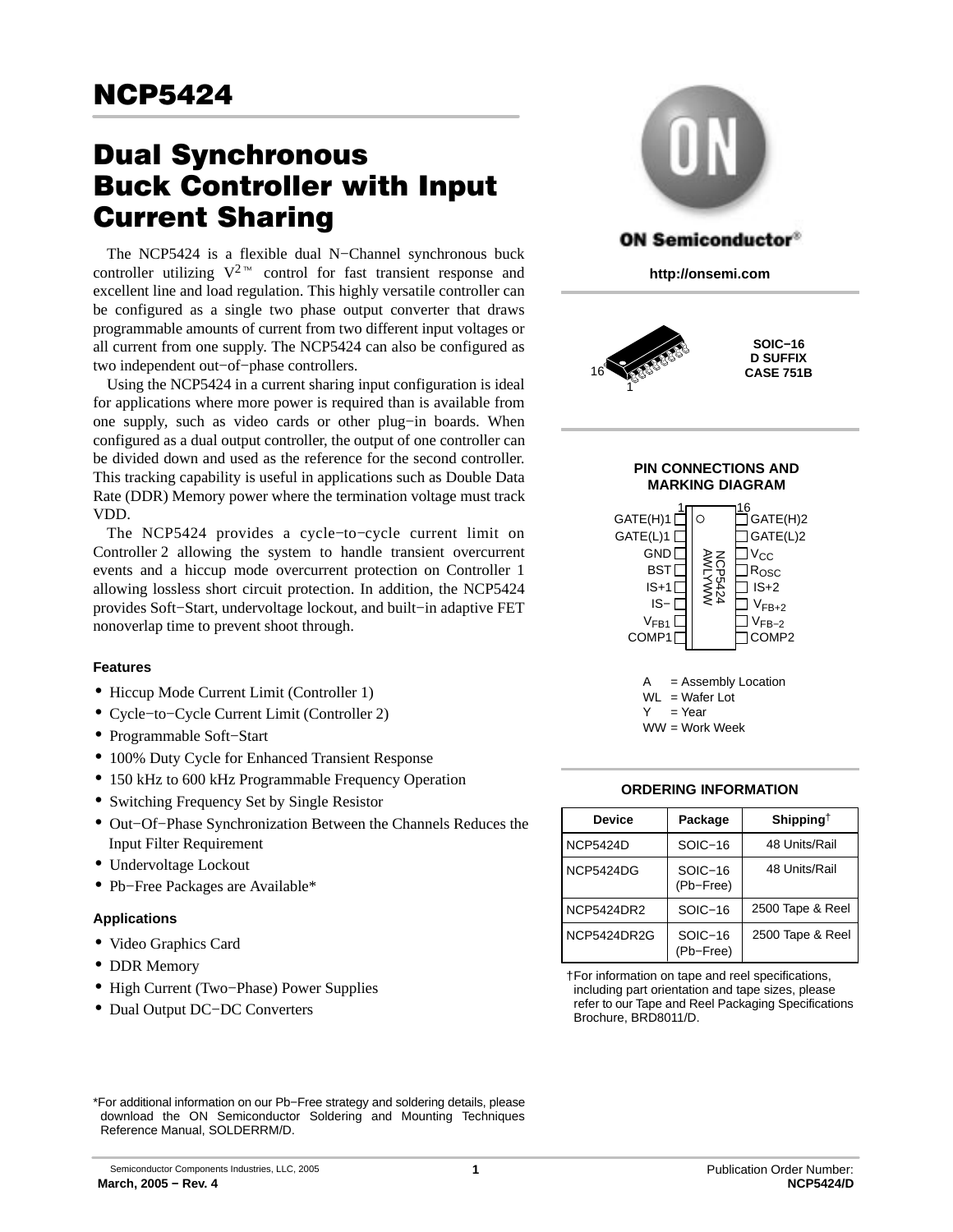<span id="page-1-0"></span>

**Figure 1. Two−Phase Buck Regulator Application, with Input Current Sharing**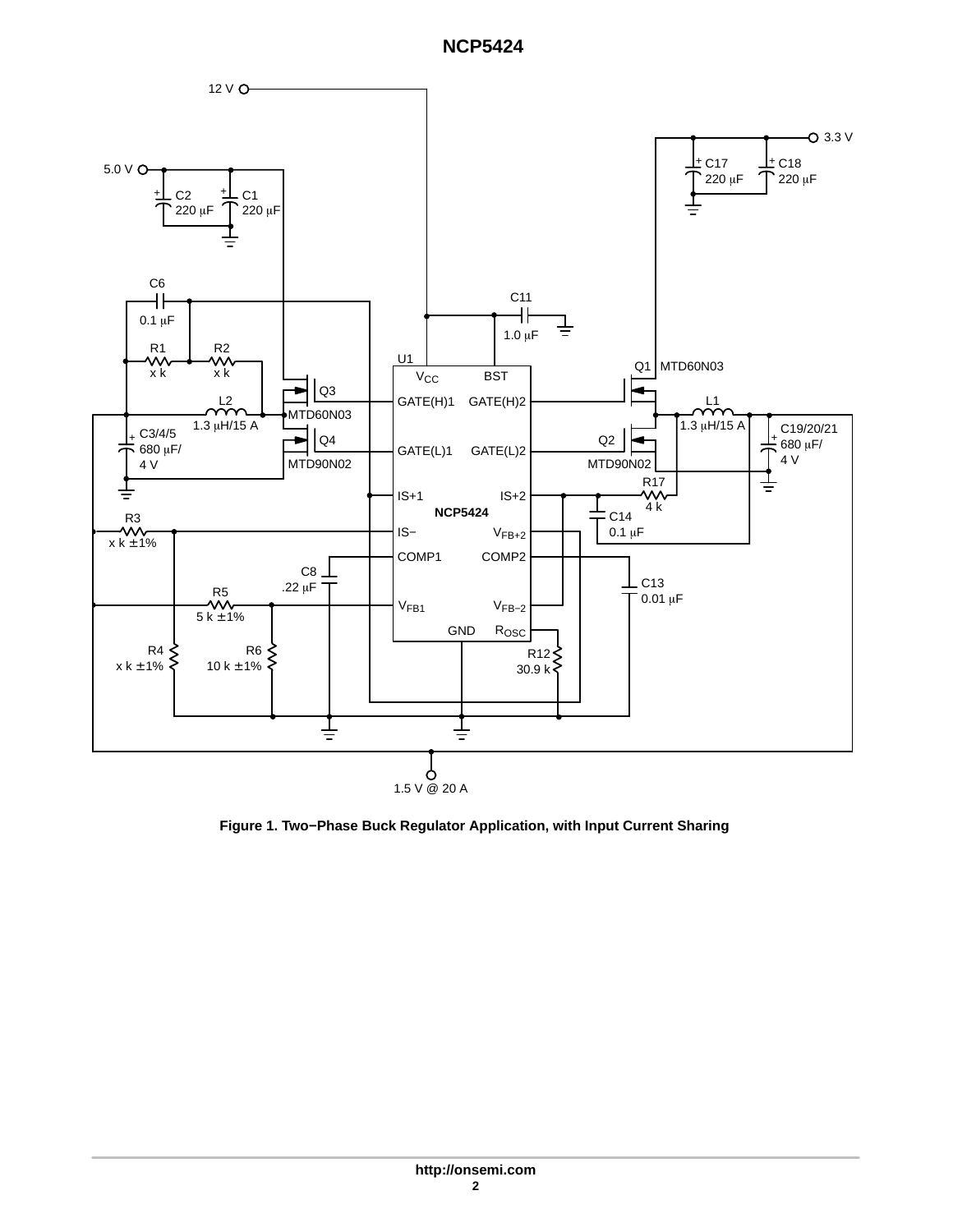#### **MAXIMUM RATINGS**

|                                                | Value                                                                         | Unit                               |                 |                                |
|------------------------------------------------|-------------------------------------------------------------------------------|------------------------------------|-----------------|--------------------------------|
| Operating Junction Temperature, T <sub>1</sub> |                                                                               |                                    | 150             | $^{\circ}C$                    |
| Storage Temperature Range, Ts                  |                                                                               |                                    | $-65$ to $+150$ | $^{\circ}C$                    |
| <b>ESD Susceptibility (Human Body Model)</b>   |                                                                               |                                    | 2.0             | kV                             |
| Package Thermal Resistance, SOIC-16:           | Junction-to-Case, $R_{\text{fluc}}$<br>Junction-to-Ambient, R <sub>6.1A</sub> |                                    | 28<br>115       | $\degree$ C/W<br>$\degree$ C/W |
| Lead Temperature Soldering:                    |                                                                               | Reflow: (SMD styles only) (Note 1) | 230 peak        | °C                             |

Maximum ratings are those values beyond which device damage can occur. Maximum ratings applied to the device are individual stress limit values (not normal operating conditions) and are not valid simultaneously. If these limits are exceeded, device functional operation is not implied, damage may occur and reliability may be affected.

1. 60 second maximum above 183°C.

#### **MAXIMUM RATINGS**

| <b>Pin Symbol</b>    | <b>Pin Name</b>                             |                         | $V_{MIN}$      | <b>ISOURCE</b>        | <b>ISINK</b>          |  |
|----------------------|---------------------------------------------|-------------------------|----------------|-----------------------|-----------------------|--|
| $V_{\rm CC}$         | IC Power Input                              | 16 V                    | $-0.3V$        | N/A                   | 1.5 A peak, 200 mA DC |  |
| COMP1, COMP2         | Compensation Capacitor for Channel 1 or 2   | 4.0 V                   | $-0.3 V$       | 1.0 <sub>m</sub> A    | $3.5 \text{ mA}$      |  |
| $VFB1, VFB+2, VFB-2$ | Voltage Feedback Input for Channel 1 or 2   | 5.0V                    | $-0.3 V$       | 1.0 <sub>m</sub> A    | 1.0 <sub>m</sub> A    |  |
| <b>BST</b>           | Power Input for GATE(H)1, 2                 | N/A<br>20 V<br>$-0.3 V$ |                | 1.5 A peak, 200 mA DC |                       |  |
| R <sub>OSC</sub>     | <b>Oscillator Resistor</b>                  | 4.0 V                   | $-0.3 V$       | 1.0 <sub>m</sub> A    | 1.0 <sub>m</sub> A    |  |
| GATE(H)1<br>GATE(H)2 | High-Side FET Driver for Channel 1 or 2     | 20 V                    |                | 1.5 A peak, 200 mA DC | 1.5 A peak, 200 mA DC |  |
| GATE(L)1 GATE(L)2    | Low-Side FET Driver for Channel 1 or 2      | 16 V                    | $-0.3V$        | 1.5 A peak, 200 mA DC | 1.5 A peak, 200 mA DC |  |
| <b>GND</b>           | Ground                                      | 0 <sup>V</sup>          | 0 <sup>V</sup> | 1.5 A peak, 200 mA DC | N/A                   |  |
| $IS+1$ , $IS+2$      | Positive Current Sense for Channel 1 or 2   | 6.0V                    | $-0.3V$        | 1.0 <sub>m</sub> A    | 1.0 <sub>m</sub> A    |  |
| $IS-$                | Negative Current Sense for Channels 1 and 2 | 6.0V                    | $-0.3 V$       | 1.0 <sub>m</sub> A    | 1.0 <sub>m</sub> A    |  |

# **PACKAGE PIN DESCRIPTION**

| PIN#           | <b>SYMBOL</b>     | <b>FUNCTION</b>                                                                                                                                                                                                                                          |
|----------------|-------------------|----------------------------------------------------------------------------------------------------------------------------------------------------------------------------------------------------------------------------------------------------------|
| 1              | GATE(H)1          | High Side Switch FET driver pin for channel 1.                                                                                                                                                                                                           |
| $\overline{2}$ | GATE(L)1          | Low Side Synchronous FET driver pin for channel 1.                                                                                                                                                                                                       |
| 3              | <b>GND</b>        | Ground pin for all circuitry contained in the IC. This pin is internally bonded to the substrate of the IC.                                                                                                                                              |
| 4              | <b>BST</b>        | Power input for GATE(H)1 and GATE(H)2 pins.                                                                                                                                                                                                              |
| 5              | $IS+1$            | Positive input for channel 1 overcurrent comparator.                                                                                                                                                                                                     |
| 6              | $IS -$            | Negative input for channels 1 and 2 overcurrent comparator.                                                                                                                                                                                              |
| 7              | $V_{FB1}$         | Error amplifier inverting input for channel 1.                                                                                                                                                                                                           |
| 8              | COMP1             | Channel 1 Error Amp output. PWM Comparator reference input. A capacitor to LGND provides Error Amp compensation.<br>The same capacitor provides Soft-Start timing for channel 1. This pin also disables the channel 1 output when pulled<br>below 0.3 V. |
| 9              | COMP <sub>2</sub> | Channel 2 Error Amp output. PWM Comparator reference input. A capacitor to LGND provides Error Amp compensation<br>and Soft-Start timing for channel 2. Channel 2 output is disabled when this pin is pulled below 0.3 V.                                |
| 10             | $VFB-2$           | Error amplifier inverting input for channel 2.                                                                                                                                                                                                           |
| 11             | $VFB+2$           | Error amplifier noninverting input for channel 2.                                                                                                                                                                                                        |
| 12             | $IS+2$            | Positive input for channel 2 overcurrent comparator.                                                                                                                                                                                                     |
| 13             | R <sub>OSC</sub>  | Oscillator frequency pin. A resistor from this pin to ground sets the oscillator frequency.                                                                                                                                                              |
| 14             | $V_{\rm CC}$      | Input Power supply pin.                                                                                                                                                                                                                                  |
| 15             | GATE(L)2          | Low Side Synchronous FET driver pin for channel 2.                                                                                                                                                                                                       |
| 16             | GATE(H)2          | High Side Switch FET driver pin for channel 2.                                                                                                                                                                                                           |

#### **http://onsemi.com**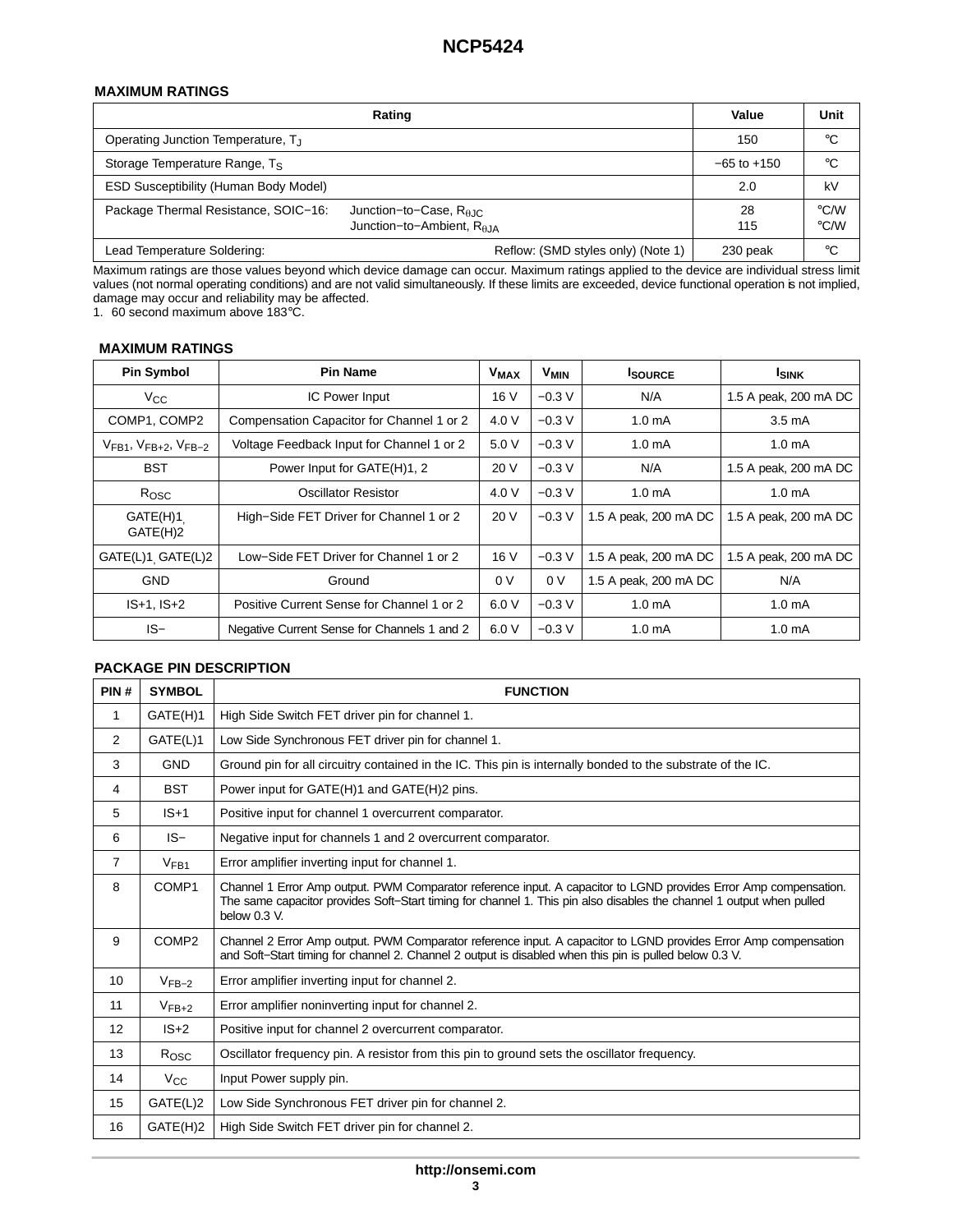|  | <b>ELECTRICAL CHARACTERISTICS</b> $(0^{\circ}\text{C} < T_A < 70^{\circ}\text{C})$ ; $0^{\circ}\text{C} < T_J < 125^{\circ}\text{C}$ ; $R_{\text{OSC}} = 30.9$ k, $C_{\text{COMP1},2} = 0.1$ µF, |
|--|--------------------------------------------------------------------------------------------------------------------------------------------------------------------------------------------------|
|--|--------------------------------------------------------------------------------------------------------------------------------------------------------------------------------------------------|

10.8 V < V<sub>CC</sub> < 13.2 V; 10.8 V < BST < 20 V, C<sub>GATE(H)1,2</sub> = C<sub>GATE(L)1,2</sub> = 1.0 nF, V<sub>FB+2</sub> = 1.0 V; unless otherwise specified.)

| Characteristic                                | <b>Test Conditions</b>                                                                                    |                          | Typ   | Max                      | Unit   |
|-----------------------------------------------|-----------------------------------------------------------------------------------------------------------|--------------------------|-------|--------------------------|--------|
| <b>Error Amplifier</b>                        |                                                                                                           |                          |       |                          |        |
| V <sub>FB</sub> Bias Current                  | $V_{\text{FBX}} = 0 V$                                                                                    | $\qquad \qquad -$        | 0.5   | 1.6                      | μA     |
| V <sub>FB1(2)</sub> Input Range               | Note 2                                                                                                    | 0                        |       | 1.1                      | V      |
| COMP1,2 Source Current                        | COMP1,2 = 1.2 V to 2.5 V; $V_{FB1(-2)} = 0.8$ V                                                           | 15                       | 30    | 60                       | μA     |
| COMP1,2 Sink Current                          | COMP1,2 = 1.2 V; $V_{FB1(-2)} = 1.2$ V                                                                    | 15                       | 30    | 60                       | μA     |
| Reference Voltage 1(2)                        | COMP1 = $V_{FB1}$ ; COMP2 = $V_{FB-2}$                                                                    | 0.980                    | 1.000 | 1.020                    | V      |
| COMP1,2 Max Voltage                           | $V_{FB1(-2)} = 0.8 V$                                                                                     | 3.0                      | 3.3   |                          | V      |
| COMP1,2 Min Voltage                           | $V_{FB1(-2)} = 1.2 V$                                                                                     | $\overline{\phantom{0}}$ | 0.25  | 0.35                     | V      |
| Open Loop Gain                                | $\overline{\phantom{m}}$                                                                                  | $\qquad \qquad -$        | 95    | $\qquad \qquad -$        | dB     |
| Unity Gain Band Width                         | $\overline{\phantom{0}}$                                                                                  | $\overline{\phantom{0}}$ | 40    | $\overline{\phantom{0}}$ | kHz    |
| <b>PSRR @ 1.0 kHz</b>                         | $\overline{\phantom{0}}$                                                                                  | $\overline{\phantom{0}}$ | 70    | $\overline{\phantom{0}}$ | dB     |
| Transconductance                              | $\overline{\phantom{0}}$                                                                                  | $\overline{\phantom{0}}$ | 32    | $\overline{\phantom{0}}$ | mmho   |
| Output Impedance                              | $\overline{\phantom{0}}$                                                                                  | $\qquad \qquad -$        | 2.5   | $\overline{\phantom{a}}$ | ΜΩ     |
| Input Offset, Error Amp. 2                    | $\overline{\phantom{0}}$                                                                                  | $-3.0$                   | 0     | 3.0                      | mV     |
| Error Amp. 2 Common Mode Range                | Note 2                                                                                                    | 1.75                     | 2.0   |                          | V      |
| GATE(H) and GATE(L)                           |                                                                                                           |                          |       |                          |        |
| High Voltage (AC)                             | Measure: $V_{CC}$ – GATE(L)1,2;<br>BST - GATE(H)1,2; Note 2                                               | —                        | 0     | 0.5                      | V      |
| Low Voltage (AC)                              | Measure: GATE(L)1,2 or GATE(H)1,2; Note 2                                                                 | $\qquad \qquad -$        | 0     | 0.5                      | V      |
| <b>Rise Time</b>                              | 1.0 V < GATE(L)1,2 < V <sub>CC</sub> - 1.0 V<br>$1.0 V <$ GATE(H) $1,2 <$ BST - 1.0 V,<br>$BST \leq 14$ V | $\overline{\phantom{0}}$ | 20    | 50                       | ns     |
| Fall Time                                     | $V_{CC}$ – 1.0 > GATE(L)1,2 > 1.0 V<br>BST - 1.0 > GATE(H)1,2 > 1.0 V,<br>BST $\leq$ 14 V                 | -                        | 15    | 50                       | ns     |
| GATE(H) to GATE(L) Delay                      | GATE(H)1,2 < 2.0 V, GATE(L)1,2 > 2.0 V<br>BST $\leq$ 14 V                                                 | 20                       | 40    | 70                       | ns     |
| GATE(L) to GATE(H) Delay                      | GATE(L)1,2 < 2.0 V, GATE(H)1,2 > 2.0 V;<br>BST $\leq$ 14 V                                                | 20                       | 40    | 70                       | ns     |
| $GATE(H)1(2)$ and $GATE(L)1(2)$<br>pull-down. | Resistance to GND<br>Note 2                                                                               | 50                       | 125   | 280                      | kΩ     |
| <b>PWM Comparator</b>                         |                                                                                                           |                          |       |                          |        |
| PWM Comparator Offset                         | $V_{FB1(-2)} = 0$ V; Increase COMP1,2 until<br>GATE(H)1,2 starts switching                                | 0.30                     | 0.40  | 0.50                     | $\vee$ |
| <b>Artificial Ramp</b>                        | Duty cycle = $50\%$ , Note 2                                                                              | 60                       | 105   | 150                      | mV     |
| Minimum Pulse Width                           | Note 2                                                                                                    |                          |       | 300                      | ns     |

2. Guaranteed by design, not 100% tested in production.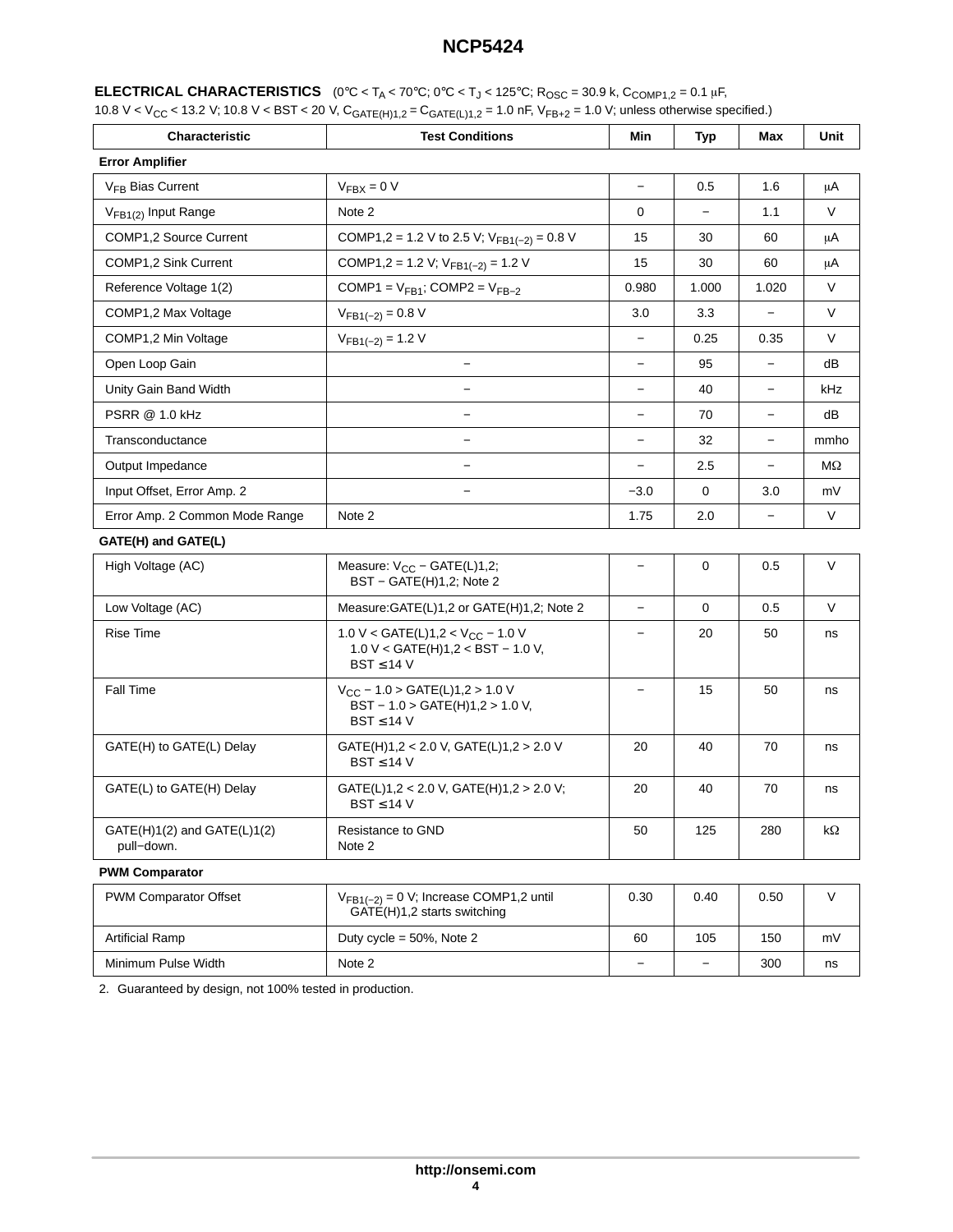| <b>ELECTRICAL CHARACTERISTICS (continued)</b> (0°C < T <sub>A</sub> < 70°C; 0°C < T <sub>J</sub> < 125°C; R <sub>OSC</sub> = 30.9 k, C <sub>COMP1.2</sub> = 0.1 µF,         |  |
|-----------------------------------------------------------------------------------------------------------------------------------------------------------------------------|--|
| 10.8 V < V <sub>CC</sub> < 13.2 V; 10.8 V < BST < 20 V, C <sub>GATE(H)1,2</sub> = C <sub>GATE(L)1,2</sub> = 1.0 nF, V <sub>FB+2</sub> = 1.0 V; unless otherwise specified.) |  |

| <b>Characteristic</b>                                    | <b>Test Conditions</b>                           | Min                      | <b>Typ</b>               | Max   | Unit    |
|----------------------------------------------------------|--------------------------------------------------|--------------------------|--------------------------|-------|---------|
| <b>Oscillator</b>                                        |                                                  |                          |                          |       |         |
| <b>Switching Frequency</b>                               | $ROSC = 61.9$ k; Measure GATE(H)1; Note 3        | 112                      | 150                      | 188   | kHz     |
| <b>Switching Frequency</b>                               | $R_{\text{OSC}}$ = 30.9 k; Measure GATE(H)1      | 250                      | 300                      | 350   | kHz     |
| <b>Switching Frequency</b>                               | $ROSC$ = 15.1 k; Measure GATE(H)1; Note 3        | 450                      | 600                      | 750   | kHz     |
| R <sub>OSC</sub> Voltage                                 | $R_{\rm OSC}$ = 30.9 k, Note 3                   | 0.970                    | 1.000                    | 1.030 | V       |
| <b>Phase Difference</b>                                  |                                                  | $\qquad \qquad -$        | 180                      |       | $\circ$ |
| <b>Supply Currents</b>                                   |                                                  |                          |                          |       |         |
| V <sub>CC</sub> Current                                  | COMP1,2 = $0 \vee$ (No Switching)                | $\overline{\phantom{0}}$ | 13                       | 17    | mA      |
| <b>BST Current</b>                                       | COMP1,2 = $0 \vee$ (No Switching)                |                          | 3.5                      | 6.0   | mA      |
| <b>Undervoltage Lockout</b>                              |                                                  |                          |                          |       |         |
| <b>Start Threshold</b>                                   | GATE(H) Switching; COMP1,2 charging              | 7.8                      | 8.6                      | 9.4   | V       |
| Stop Threshold                                           | GATE(H) not switching; COMP1,2 discharging       | 7.0                      | 7.8                      | 8.6   | V       |
| <b>Hysteresis</b>                                        | Start-Stop                                       | 0.5                      | 0.8                      | 1.5   | V       |
| <b>Hiccup Mode Overcurrent Protection (Controller 1)</b> |                                                  |                          |                          |       |         |
| <b>OVC Comparator Offset Voltage</b>                     | $0 \text{ V}$ < IS+ 1 < 5.5 V, 0 V < IS- < 5.5 V | 55                       | 70                       | 85    | mV      |
| Discharge Threshold                                      |                                                  | 0.20                     | 0.25                     | 0.30  | V       |
| IS+ 1 Bias Current                                       | $0 V <$ IS+ 1 < 5.5 V                            | $-1.0$                   | 0.1                      | 1.0   | μA      |
| <b>IS-Bias Current</b>                                   | $0 V <$ IS- $<$ 5.5 V                            | $-2.0$                   | 0.2                      | 2.0   | μA      |
| OVC Common Mode Range                                    |                                                  | $\mathbf 0$              | $\equiv$                 | 5.5   | $\vee$  |
| OVC Latch COMP1 Discharge Current                        | $COMP1 = 1.0 V$                                  | 2.0                      | 5.0                      | 8.0   | μA      |
| Cycle-to-Cycle Current Limit (Controller 2)              |                                                  |                          |                          |       |         |
| <b>OVC Comparator Offset Voltage</b>                     | $0 V <$ IS+ 2 < 5.5 V, 0 V < IS- < 5.5 V         | 55                       | 70                       | 85    | mV      |
| IS+ 2 Bias Current                                       | $0 V < I S + 2 < 5.5 V$                          | $-1.0$                   | 0.1                      | 1.0   | μA      |
| OVC Common Mode Range                                    | $\overline{\phantom{0}}$                         | $\mathbf 0$              | $\overline{\phantom{m}}$ | 5.5   | $\vee$  |
| OVC Latch COMP2 Discharge Current                        | $COMP = 1.0 V$                                   | 0.3                      | 1.2                      | 3.5   | mA      |

3. Guaranteed by design, not 100% tested in production.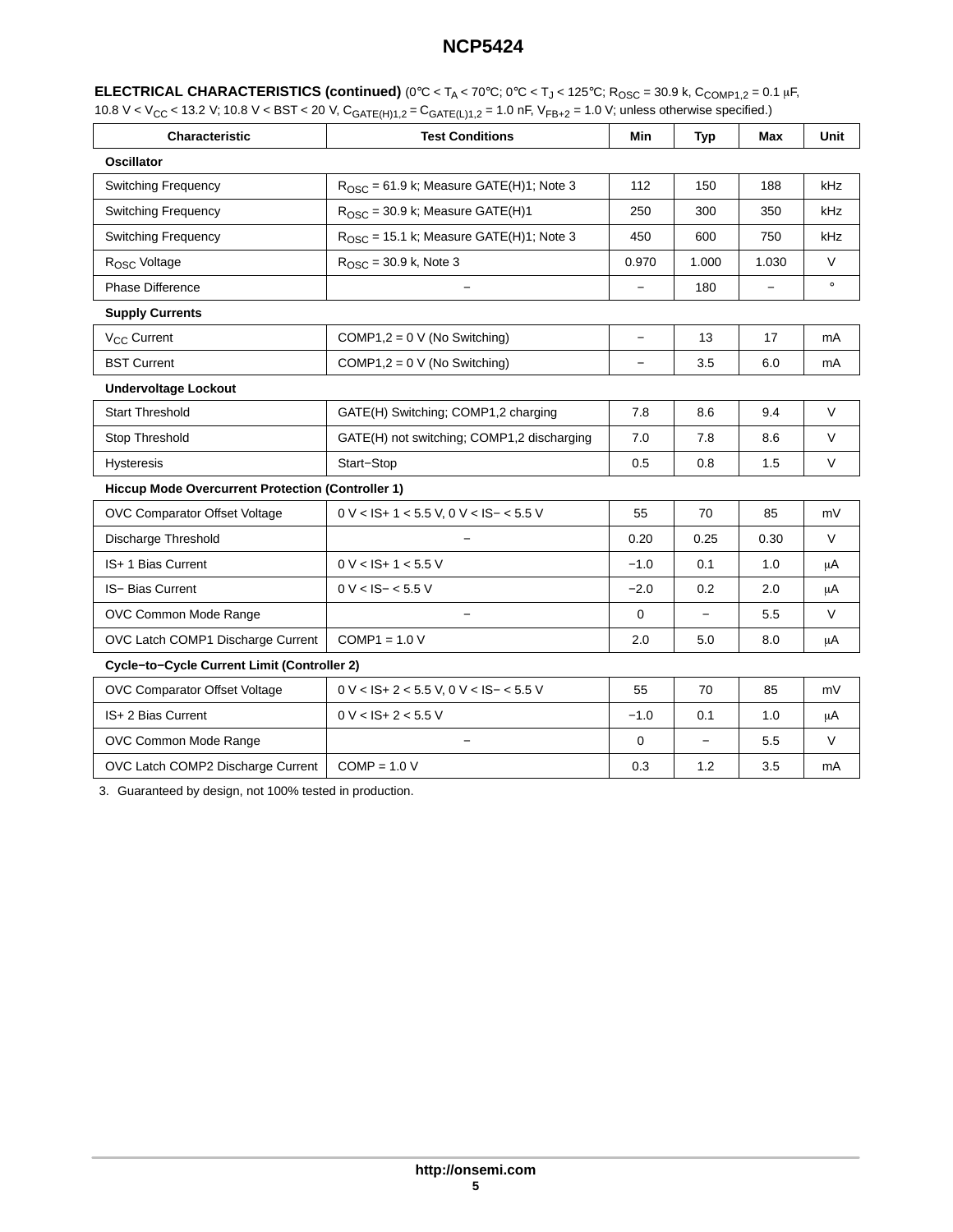

**Figure 2. Block Diagram**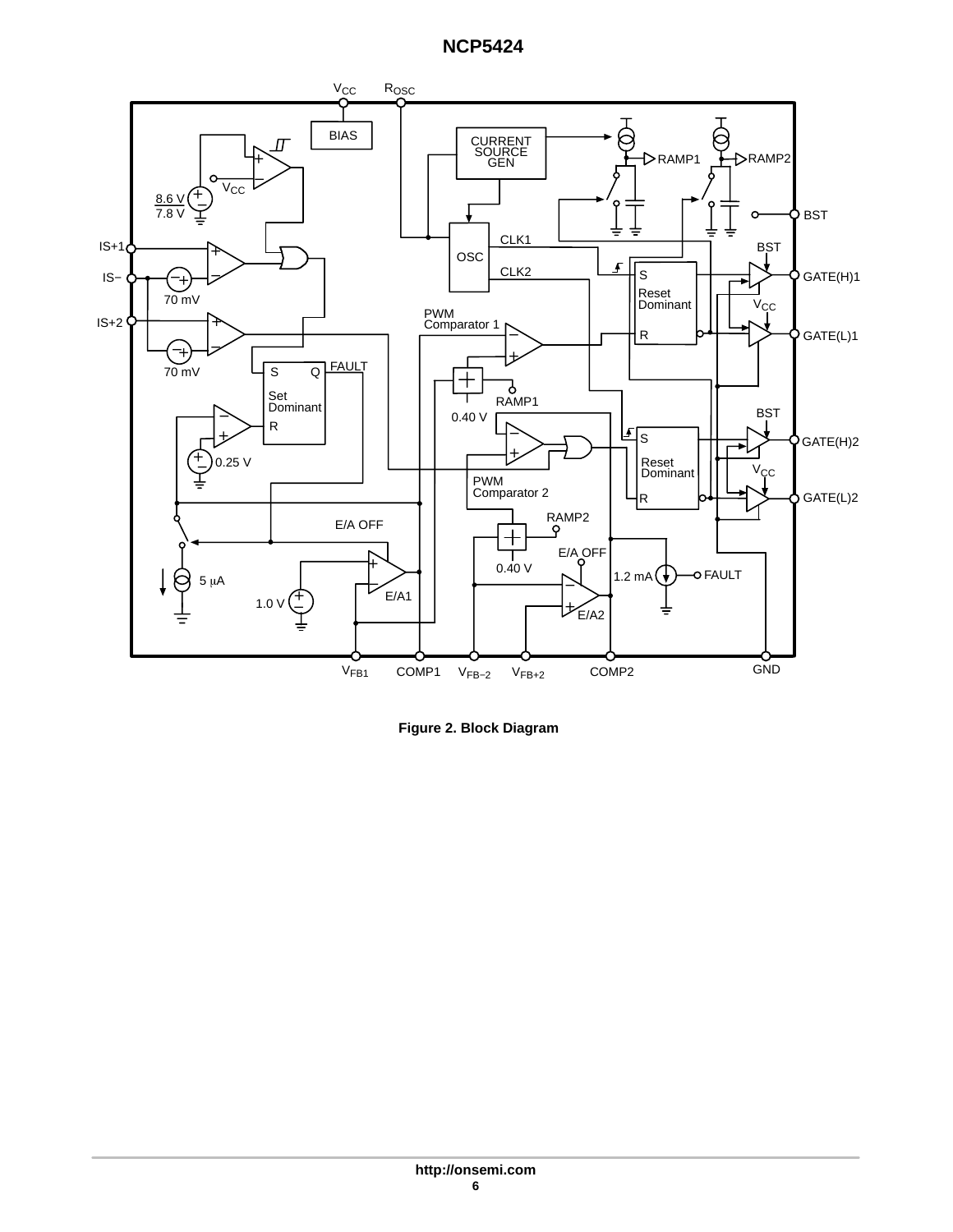# **APPLICATIONS INFORMATION**

#### **THEORY OF OPERATION**

The NCP5424 is a dual output or single two−phase power supply controller that utilizes the  $V^2$  control method. Two synchronous  $V^2$  buck regulators can be built using a single controller or a single output converter that draws programmable amounts of current from two input voltages. The fixed−frequency architecture, driven from a common oscillator, ensures a 180° phase differential between channels.

#### **V2 Control Method**

The  $V^2$  method of control uses a ramp signal that is generated by the ESR of the output capacitors. This ramp is proportional to the AC current through the main inductor and is offset by the DC output voltage. This control scheme inherently compensates for variation in either line or load conditions, since the ramp signal is generated from the output voltage itself. The  $V^2$  method differs from traditional techniques such as voltage mode control, which generates an artificial ramp, and current mode control, which generates a ramp using the inductor current.



**Figure 3. V2 Control with Slope Compensation**

The  $V^2$  control method is illustrated in Figure 3. The output voltage generates both the error signal and the ramp signal. Since the ramp signal is simply the output voltage, it is affected by any change in the output, regardless of the origin of that change. The ramp signal also contains the DC portion of the output voltage, allowing the control circuit to drive the main switch to 0% or 100% duty cycle as required.

A variation in line voltage changes the current ramp in the inductor, which causes the  $V^2$  control scheme to compensate the duty cycle. Since any variation in inductor current modifies the ramp signal, as in current mode control, the  $V^2$  control scheme offers the same advantages in line transient response.

A variation in load current will affect the output voltage, modifying the ramp signal. A load step immediately changes the state of the comparator output, which controls the main switch. The comparator response time and the transition speed of the main switch determine the load transient response. Unlike traditional control methods, the reaction time to the output load step is not related to the crossover frequency of the error signal loop.

The error signal loop can have a low crossover frequency, since the transient response is handled by the ramp signal loop. The main purpose of this 'slow' feedback loop is to provide DC accuracy. Noise immunity is significantly improved, since the error amplifier bandwidth can be rolled off at a low frequency. Enhanced noise immunity improves remote sensing of the output voltage, since the noise associated with long feedback traces can be effectively filtered.

Line and load regulation is drastically improved because there are two independent control loops. A voltage mode controller relies on the change in the error signal to compensate for a deviation in either line or load voltage. This change in the error signal causes the output voltage to change corresponding to the gain of the error amplifier, which is normally specified as line and load regulation. A current mode controller maintains a fixed error signal during line transients, since the slope of the ramp signal changes in this case. However, regulation of load transients still requires a change in the error signal. The  $V^2$  method of control maintains a fixed error signal for both line and load variation, since the ramp signal is affected by both line and load.

The stringent load transient requirements of modern microprocessors require the output capacitors to have very low ESR. The resulting shallow slope in the output ripple can lead to pulse width jitter and variation caused by both random and synchronous noise. A ramp waveform generated in the oscillator is added to the ramp signal from the output voltage to provide the proper voltage ramp at the beginning of each switching cycle. This slope compensation increases the noise immunity particularly at higher duty cycle (above 50%).

#### **Start Up**

The NCP5424 features a programmable Soft−Start function, which is implemented through the Error Amplifier and the external Compensation Capacitor. This feature prevents stress to the power components and overshoot of the output voltage during start−up. As power is applied to the regulator, the NCP5424 Undervoltage Lockout circuit (UVL) monitors the IC's supply voltage ( $V_{CC}$ ). The UVL circuit resets an internal fault latch when the input voltage exceeds 8.6 volts. This fault latch disables the error amplifiers until it is reset. Once the amplifiers are enabled, they start charging the compensation capacitors with a 30 uA constant current that causes a linear voltage ramp. The output of the error amplifier is connected internally to the negative input of the PWM comparator. The comparator's positive input is connected back to the feedback voltage pin through a 0.45−volt offset. With the feedback voltage starting at zero, the offset voltage forces the comparator high, which prevents resetting the RS latches that control the output drivers. Once the compensation capacitor voltage reaches 0.45 volts, the PWM comparator will switch and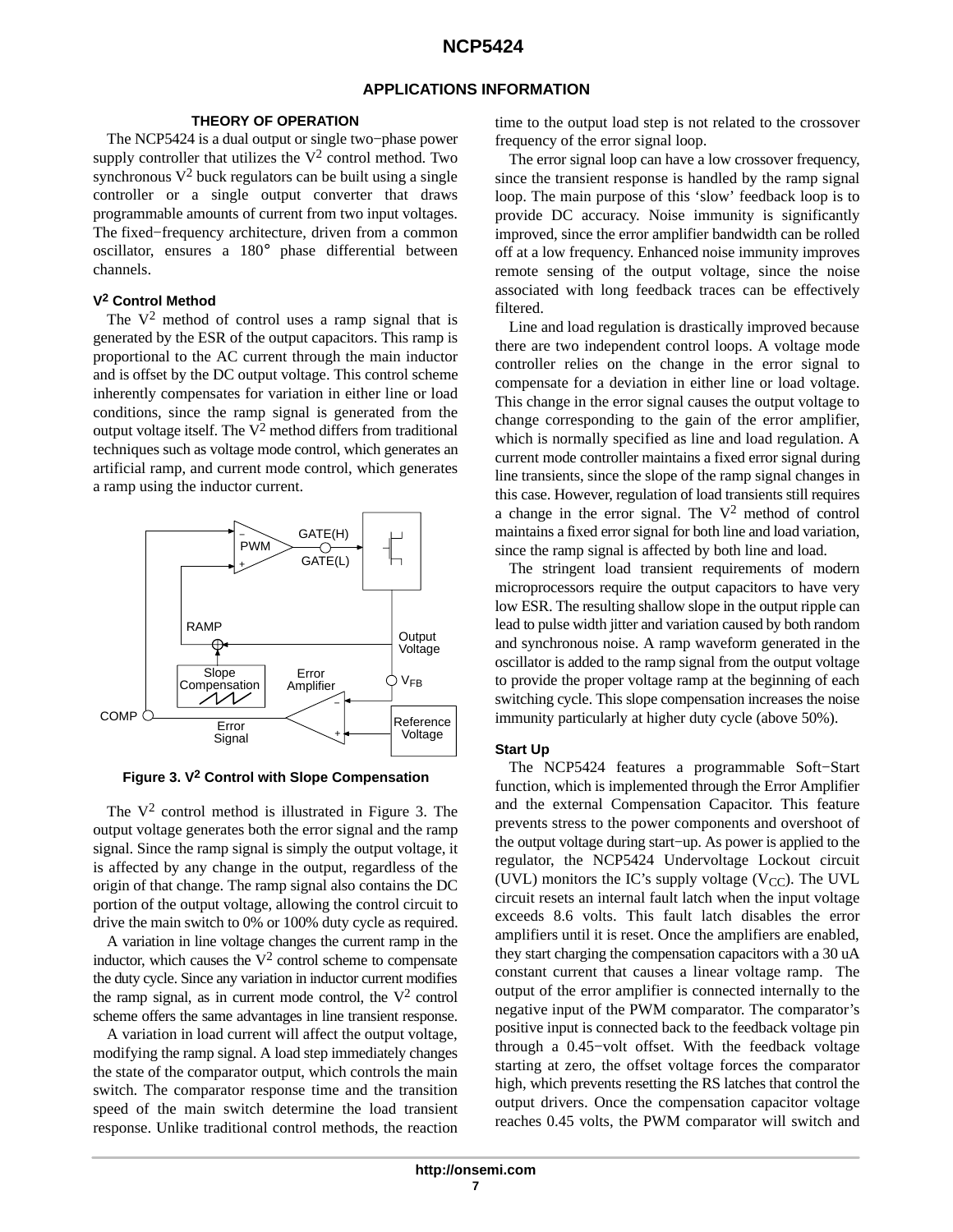allow a short PWM pulse. This pulse will gradually increase in width as the voltage ramp on the Compensation Capacitor continues to rise. This process will continue until the output voltage reaches the designed value set by the feed back resistors and the parts 1.0−volt reference voltage. Thus the user can determine both Soft−Start and power sequence functions by selecting the compensation capacitors and simply knowing that the amplifiers charge these capacitors with 30 uA and that the threshold for starting PWM pulses is 0.45 volts.



**Figure 4. Idealized Waveforms**

#### **Normal Operation**

During normal operation, the duty cycle of the gate drivers remains approximately constant as the  $V^2$  control loop maintains the regulated output voltage under steady state conditions. Variations in supply line or output load conditions will result in changes in duty cycle to maintain regulation.

#### **Zero Current Start Up in Single Output Shared Input Current Applications**

One problem that occurs with dual controllers when connected as a single output is that reverse currents can occur during zero load conditions. As the two controllers start up and start delivering current, if there is no load a reverse current will develop in the inductor of controller 2 that is equal and opposite the current in the controller 1 inductor. When the controller 2 starts to deliver power this reverse current will flow backwards through the top FET back into the supply. In the extreme this can cause the supply to over voltage and/or shut down. Fortunately, there are several ways to deal with this problem. One is to simply insure the part has a minimum load. Another is illustrated in Figure 5, where a diode and voltage divider biases the controller 2 Compensation Capacitor above the 0.45 V Soft−Start threshold, such that the controller starts switching without a soft−start delay. The effect of this is to eliminate

the buildup of negative currents that arise during a long start interval where the bottom FET of controller 2 is on. For applications where there are two outputs, this problem can not occur.



**Figure 5. Preventing Reverse Current**

#### **Gate Charge Effect on Switching Times**

When using the onboard gate drivers, the gate charge has an important effect on the switching times of the FETs. A finite amount of time is required to charge the effective capacitor seen at the gate of the FET. Therefore, the rise and fall times rise linearly with increased capacitive loading, according to the following graphs.



**Figure 6. Average Rise and Fall Times**

#### **Transient Response**

The 150 ns reaction time of the control loop provides fast transient response to any variations in input voltage and output current. Pulse−by−pulse adjustment of duty cycle is provided to quickly ramp the inductor current to the required level. Since the inductor current cannot be changed instantaneously, regulation is maintained by the output capacitors during the time required to slew the inductor current. For better transient response, several high frequency and bulk output capacitors are usually used.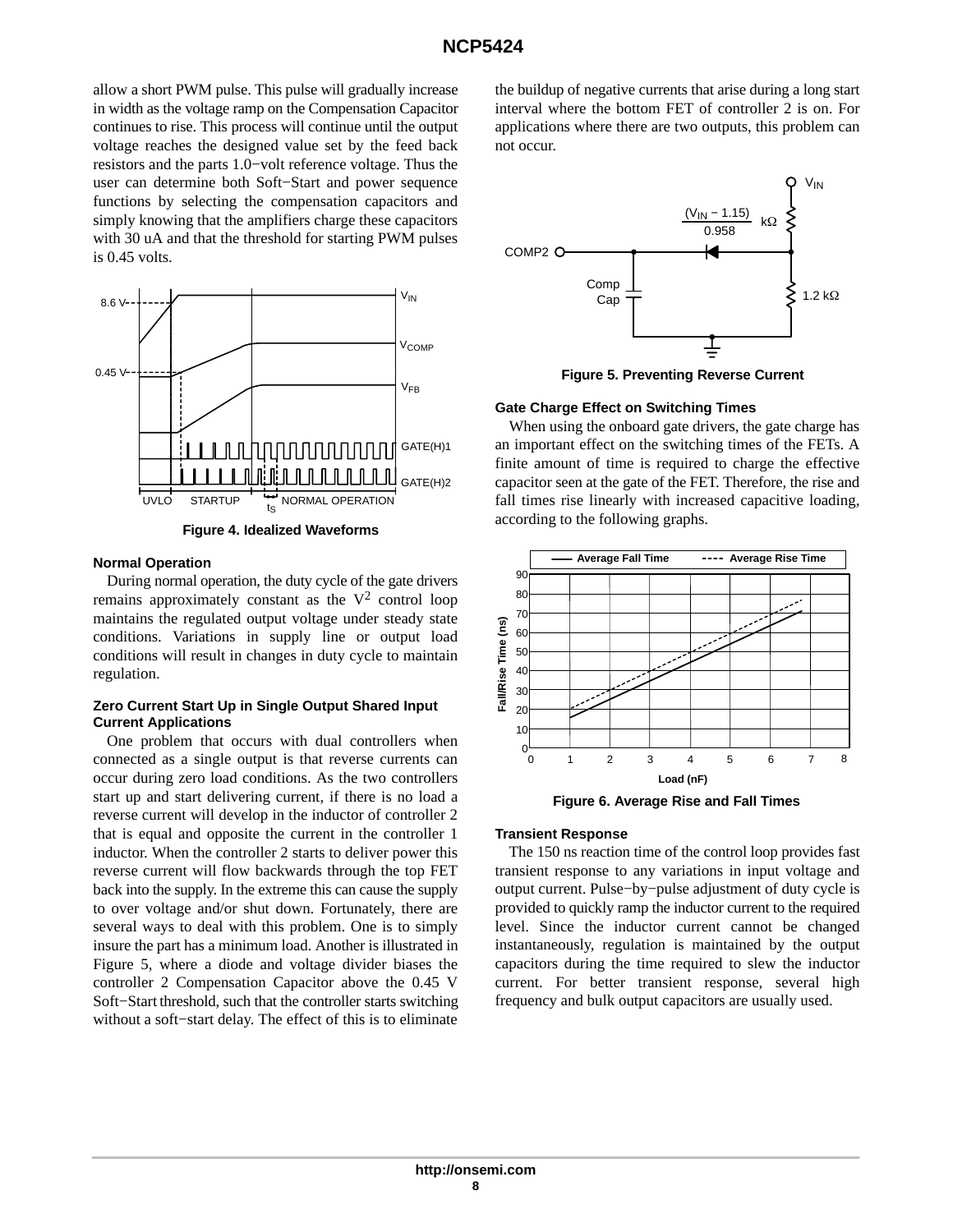#### **Out−of−Phase Synchronization**

In out−of−phase synchronization, the turn−on of the second channel is delayed by half the switching cycle. This delay is supervised by the oscillator, which supplies a clock signal to the second channel which is 180° out of phase with the clock signal of the first channel.

The advantages of out−of−phase synchronization are many. Since the input current pulses are interleaved with one another, the overlap time is reduced. The effect of this overlap reduction is to reduce the input filter requirement, allowing the use of smaller components. In addition, since peak current occurs during a shorter time period, emitted EMI is also reduced, thereby reducing shielding requirements.

#### **Overvoltage Protection**

Overvoltage Protection (OVP) is provided as a result of the normal operation of the  $V^2$  control method and requires no additional external components. The control loop responds to an overvoltage condition within 150 ns, turning off the upper MOSFET and disconnecting the regulator from its input voltage. This results in a crowbar action to clamp the output voltage preventing damage to the load. The regulator remains in this state until the overvoltage condition ceases.

#### **Input Current Sharing**

In contemporary high−end applications, part of a system may require more power than is available from one supply. The NCP5424 dual controller can address this requirement in two ways.

In many cases, it is sufficient to be able to set the input power sharing as a ratio so that one source always supplies a certain percentage of the total. This is achieved by having the Error Amplifier inputs from Slave side, Controller Two, brought to external pins so its' reference is available. Current information from the Master, Controller One, provides a reference for the Slave. Current information from the Slave is fed back to the error amplifier's inverting input. The Slave will try to adjust its current to match the current information fed to its reference input from the Master. If this information is 1/2 the voltage developed across the Master's output inductor, the Slave will run at half current and supply a percentage, nominally 33% in this case, of the total current.

In other applications however, the user may not only wish to draw a percentage of power from one source, but also may need to limit the power drawn from that source. The Slave has a Cycle−By−Cycle current limit. In this case, the Slave can be programmed to budget the maximum input power. For example, a designer may wish to draw equal amounts of power from two 5−volt sources, but only 2 amps are available from one of the supplies. In this case, the dual controller will draw equally from the two sources up to a total of 4 amps. At this point, the Slave controller goes into current limit and draws no more than its preset budget. The Master continues to supply the remaining output current up to the maximum that the application requires.

#### **Current Limiting**

The NCP5424 employs two types of current limits. Controller One has a Hiccup Mode Current Limit and Controller Two has Cycle−By−Cycle current limit. Any overcurrent condition on Controller One results in the immediate shutdown of both output phases. In a dual output application, independent current limits are not supported.

The NCP5424 has two current limiting amplifiers that have a built in 70 mV offset. These differential amplifiers have a common mode range from zero to 5.5 volts and low input current. They share a common negative input that in single output voltage application is not a limitation. However in dual output applications independent current limits are not supported.

Once a voltage greater than 70 mV is applied to the current limiting amplifier of Controller 2; it produces an output that, as shown in the block diagram, resets the output RS flip flop. This ends the PWM pulse for the particular cycle and in so doing, limits the energy delivered to the load on a cycle−by−cycle basis. One advantage of this current limiting scheme is that the NCP5424 will limit transient currents and will resume normal operation the cycle after the transient goes away.

A second benefit is that this action of limiting the PWM pulse width means that in an input power sharing application, one controller can be current limiting while the other supplies the remaining current needs.

The fault latch immediately turns off the error amplifier and discharges both COMP capacitors. The capacitor connected to COMP1 is discharged through a  $5.0 \mu A$  current sink in order to provide timing for the reset cycle. When COMP1 has fallen below 0.25 V, a comparator resets the fault latch and error amplifier 1 begins to charge COMP1 with a 30  $\mu$ A source current. When COMP1 exceeds the feedback voltage plus the PWM Comparator offset voltage, the normal switching cycle will resume. If the short circuit condition persists through the restart cycle, the overcurrent reset cycle will repeat itself until the short circuit is removed, resulting in small "hiccup" output pulses while the COMP capacitor charges and discharges. Please see the section titled "Current Sharing Compensation Capacitor Selection" for proper Comp capacitor selection.

Cycle−By−Cycle current limit controls the amount of current available from Controller 2. Controller 2 has a current limiting comparator that, by truncating the respective controller's PWM pulse width, limits the available current on a pulse−by−pulse basis. This comparator has a built in 70 mV offset that provides a reference for setting current limit.

#### **Output Enable**

On/Off control of the regulator outputs can be implemented by pulling the COMP pins low. The COMP pins must be driven below the 0.40 V PWM comparator offset voltage in order to disable the switching of the GATE drivers.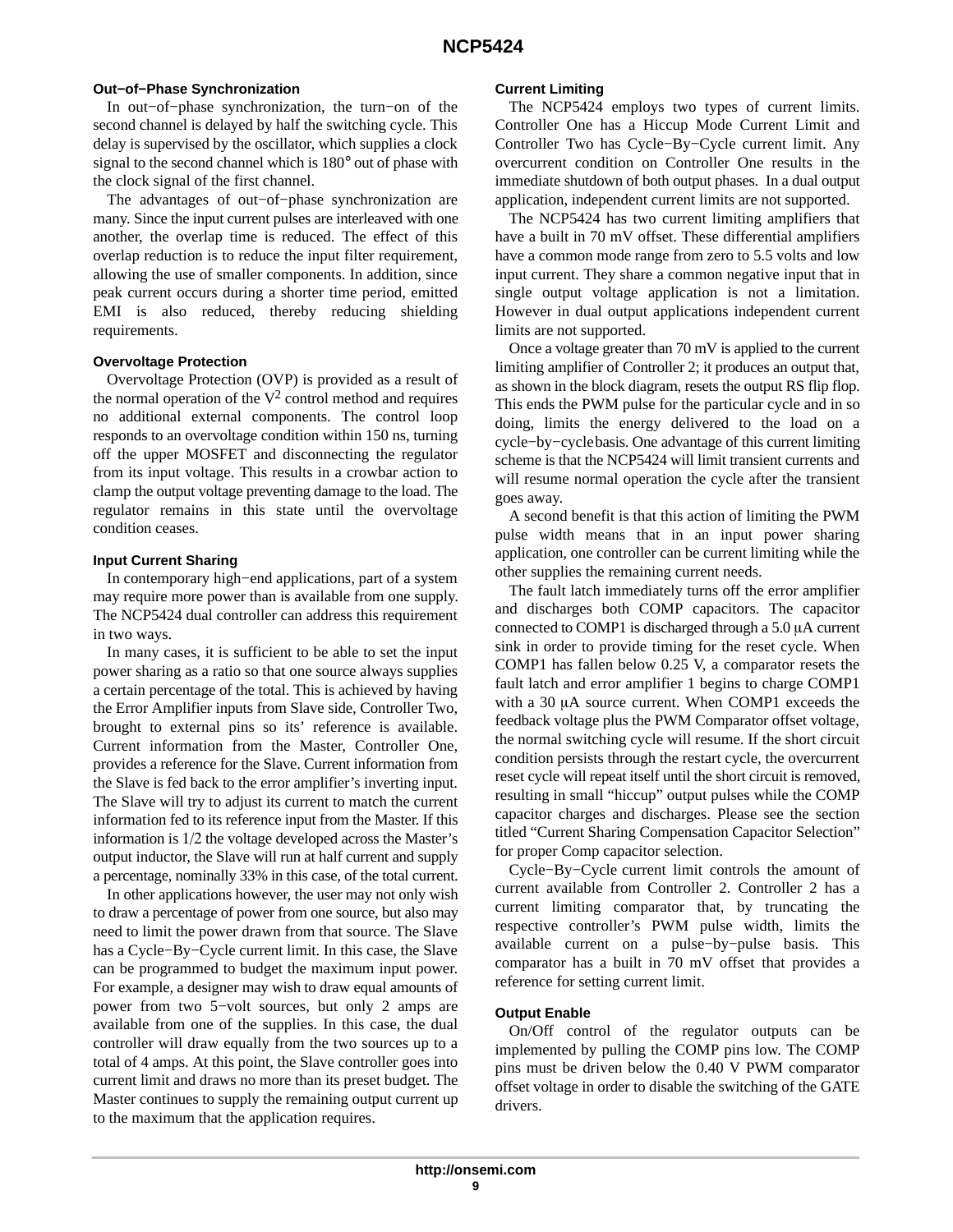# **DESIGN GUIDELINES**

#### <span id="page-9-0"></span>**Definition of the design specifications**

The output voltage tolerance can be affected by any or all of the following:

- 1. buck regulator output voltage setpoint accuracy;
- 2. output voltage change due to discharging or charging of the bulk decoupling capacitors during a load current transient;
- 3. output voltage change due to the ESR and ESL of the bulk and high frequency decoupling capacitors, circuit traces, and vias;
- 4. output voltage ripple and noise.

Budgeting the tolerance is left to the designer who must consider all of the above effects and provide an output voltage that will meet the specified tolerance at the load.

The designer must also ensure that the regulator component temperatures are kept within the manufacturer's specified ratings at full load and maximum ambient temperature.

#### **Selecting Feedback Divider Resistors**



**Figure 7. Selecting Feedback Divider Resistors**

The feedback pins  $(V_{FB1(2)})$  are connected to external resistor dividers to set the output voltages. The error amplifier is referenced to 1.0 V and the output voltage is determined by selecting resistor divider values. Resistor R1 is selected based on a design trade−off between efficiency and output voltage accuracy. The output voltage error can be estimated due to the bias current of the error amplifier neglecting resistor tolerance:

Error% = 
$$
\frac{1 \times 10^{-6} \times R1}{1} \times 100\%
$$

R2 can be sized after R1 has been determined:

$$
R2 = R1 \left( \frac{VOUT}{1} - 1 \right)
$$

#### **Calculating Duty Cycle**

The duty cycle of a buck converter (including parasitic losses) is given by the formula:

$$
\text{Duty Cycle} = D = \frac{V_{\text{OUT}} + (V_{\text{HFET}} + V_{\text{L}})}{V_{\text{IN}} + V_{\text{LFET}} - V_{\text{HFET}} - V_{\text{L}}}
$$

where:

 $V_{OUT}$  = buck regulator output voltage;

 $V_{HFET}$  = high side FET voltage drop due to  $R_{DS(ON)}$ ;

- $V_L$  = output inductor voltage drop due to inductor wire DC resistance;
- $V_{IN}$  = buck regulator input voltage;
- $V<sub>LEFT</sub> = low side FFT voltage drop due to R<sub>DS(ON</sub>).$

#### **Selecting the Switching Frequency**

Selecting the switching frequency is a trade−off between component size and power losses. Operation at higher switching frequencies allows the use of smaller inductor and capacitor values. Nevertheless, it is common to select lower frequency operation because a higher frequency results in lower efficiency due to MOSFET gate charge losses. Additionally, the use of smaller inductors at higher frequencies results in higher ripple current, higher output voltage ripple, and lower efficiency at light load currents.

The value of the oscillator resistor is designed to be linearly related to the switching period. If the designer prefers not to use Figure 8 to select the necessary resistor, the following equation quite accurately predicts the proper resistance for room temperature conditions.

$$
R_{\text{OSC}} = \frac{21700 - f_{\text{SW}}}{2.31 f_{\text{SW}}}
$$

where:

 $R_{\rm OSC}$  = oscillator resistor in k $\Omega$ ;  $f_{SW}$  = switching frequency in kHz.



#### **Selection of the Output Inductor**

The inductor should be selected based on its inductance, current capability, and DC resistance. Increasing the inductor value will decrease output voltage ripple, but degrade transient response. There are many factors to consider in selecting the inductor including cost, efficiency, EMI and ease of manufacture. The inductor must be able to handle the peak current at the switching frequency without saturating, and the copper resistance in the winding should be kept as low as possible to minimize resistive power loss.

There are a variety of materials and types of magnetic cores that could be used for this application. Among them are ferrites, molypermalloy cores (MPP), amorphous and powdered iron cores. Powdered iron cores are very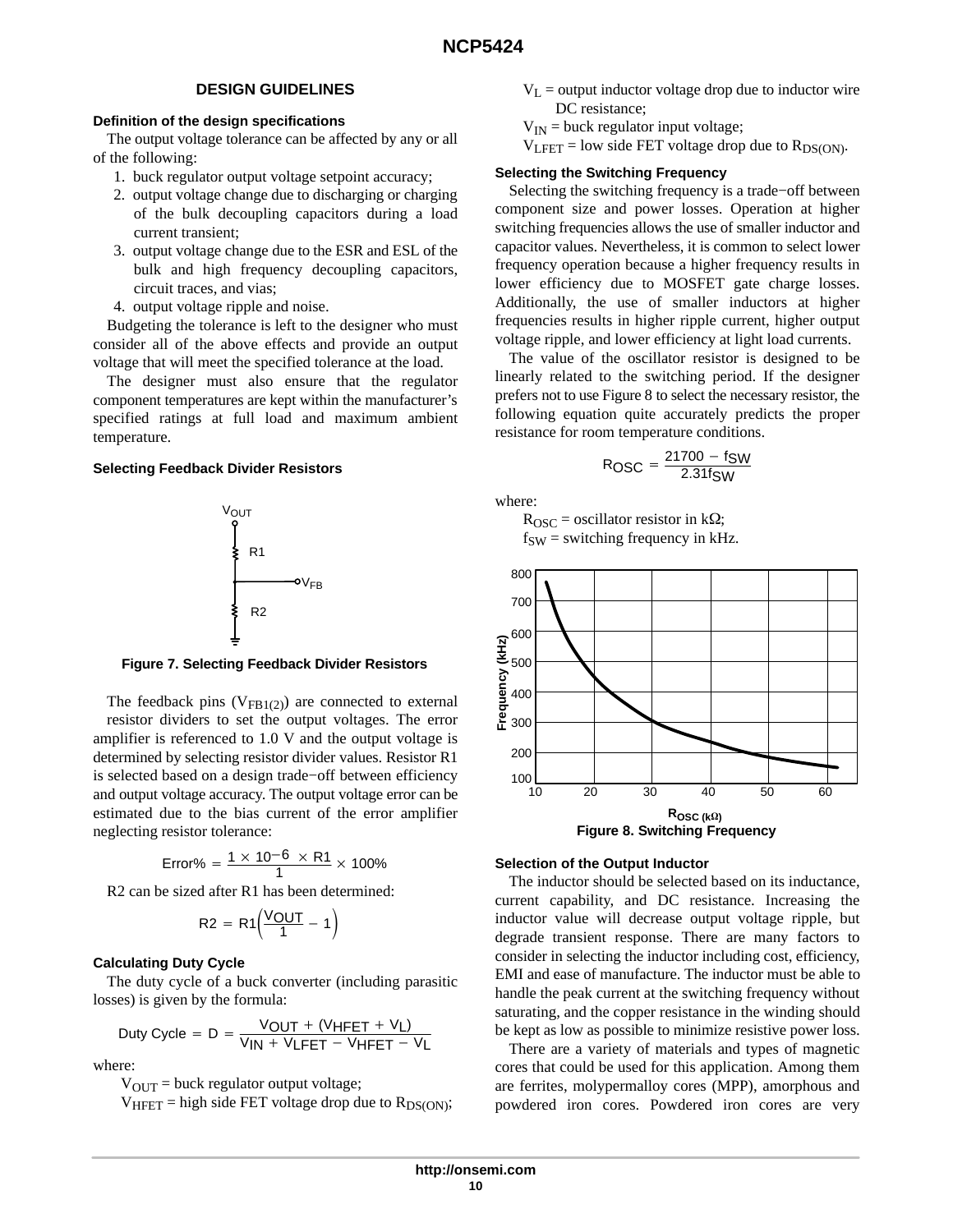commonly used. Powdered iron cores are very suitable due to its high saturation flux density and have low loss at high frequencies, a distributed gap and exhibit very low EMI.

The minimum value of inductance which prevents inductor saturation or exceeding the rated FET current can be calculated as follows:

$$
L_{MIN} = \frac{(V_{IN(MIN)} - V_{OUT})V_{OUT}}{f_{SW} \times V_{IN(MIN)} \times I_{SW(MAX)}}
$$

where:

 $L_{\text{MIN}}$  = minimum inductance value;

 $V_{IN(MIN)} =$  minimum design input voltage;

 $V_{\text{OUT}}$  = output voltage;

 $f_{SW}$  = switching frequency;

 $I_{SW(MAX)}$  – maximum design switch current. The inductor ripple current can then be determined:

$$
\Delta I_L = \frac{VOUT \times (1 - D)}{L \times fSW}
$$

where:

 $\Delta I_L$  = inductor ripple current;

 $V_{\text{OUT}} =$  output voltage;

 $L =$  inductor value;

 $D =$  duty cycle.

 $f_{SW}$  = switching frequency

The designer can now verify if the number of output capacitors will provide an acceptable output voltage ripple (1.0% of output voltage is common). The formula below is used:

$$
\Delta I_L = \frac{\Delta V_{OUT}}{ESRMAX}
$$

Rearranging we have:

$$
ESRMAX = \frac{\Delta VOUT}{\Delta I_L}
$$

where:

 $ESR_{MAX}$  = maximum allowable ESR;

 $\Delta V_{\text{OUT}} = 1.0\% \times V_{\text{OUT}} =$  maximum allowable output voltage ripple ( budgeted by the designer );

 $\Delta I_L$  = inductor ripple current;

 $V_{\text{OUT}} =$  output voltage.

The number of output capacitors is determined by:

Number of capacitors = 
$$
\frac{\text{ESR}_{\text{CAP}}}{\text{ESR}_{\text{MAX}}}
$$

where:

 $ESR_{CAP}$  = maximum ESR per capacitor (specified in manufacturer's data sheet).

The designer must also verify that the inductor value yields reasonable inductor peak and valley currents (the inductor current is a triangular waveform):

$$
I_{L(PEAK)} = I_{OUT} + \frac{\Delta I_{L}}{2}
$$

where:

 $I_{L(PEAK)} =$  inductor peak current;  $I_{\text{OUT}} =$  load current;  $\Delta I_L$  = inductor ripple current.

$$
I_{L(VALLEY)} = I_{OUT} - \frac{\Delta I_L}{2}
$$

where:

 $I_{L(VALLEY)} =$  inductor valley current.

#### **Selection of the Output Capacitors**

These components must be selected and placed carefully to yield optimal results. Capacitors should be chosen to provide acceptable ripple on the regulator output voltage. Key specifications for output capacitors are their ESR (Equivalent Series Resistance), and ESL (Equivalent Series Inductance). For best transient response, a combination of low value/high frequency and bulk capacitors placed close to the load will be required.

In order to determine the number of output capacitors the maximum voltage transient allowed during load transitions has to be specified. The output capacitors must hold the output voltage within these limits since the inductor current can not change with the required slew rate. The output capacitors must therefore have a very low ESL and ESR.

The voltage change during the load current transient is:

$$
\Delta V_{\text{OUT}} = \Delta I_{\text{OUT}} \times \left(\frac{\text{ESL}}{\Delta t} + \text{ESR} + \frac{t_{\text{TR}}}{C_{\text{OUT}}}\right)
$$

where:

 $\Delta I_{\text{OUT}}$  /  $\Delta t$  = load current slew rate;

 $\Delta I_{OUT}$  = load transient;

 $\Delta t$  = load transient duration time;

- $ESL =$  Maximum allowable  $ESL$  including capacitors, circuit traces, and vias;
- $ESR =$  Maximum allowable  $ESR$  including capacitors and circuit traces;

 $t_{TR}$  = output voltage transient response time.

The designer has to independently assign values for the change in output voltage due to ESR, ESL, and output capacitor discharging or charging. Empirical data indicates that most of the output voltage change (droop or spike depending on the load current transition) results from the total output capacitor ESR.

The maximum allowable ESR can then be determined according to the formula:

$$
ESRMAX = \frac{\Delta VESR}{\Delta IOUT}
$$

where:

 $\Delta V_{ESR}$  = change in output voltage due to ESR (assigned by the designer)

Once the maximum allowable ESR is determined, the number of output capacitors can be found by using the formula:

Number of capacitors = 
$$
\frac{\text{ESR}_{CAP}}{\text{ESR}_{MAX}}
$$

where:

 $ESR_{CAP} =$  maximum ESR per capacitor (specified in manufacturer's data sheet).  $ESR_{MAX}$  = maximum allowable ESR.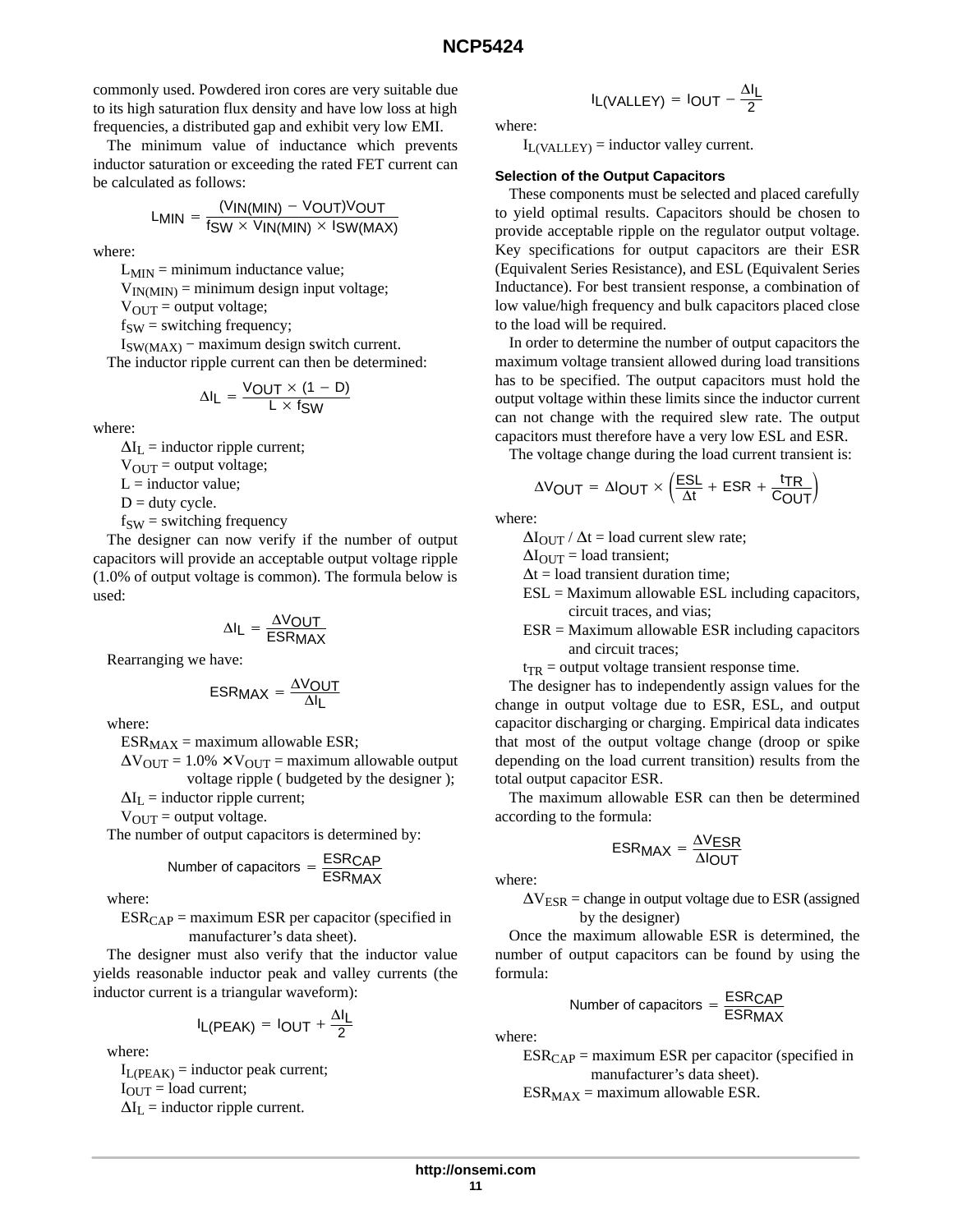The actual output voltage deviation due to ESR can then be verified and compared to the value assigned by the designer:

#### $\Delta V$ ESR =  $\Delta I$ OUT  $\times$  ESRMAX

Similarly, the maximum allowable ESL is calculated from the following formula:

$$
ESL_{MAX} = \frac{\Delta V_{ESL} \times \Delta t}{\Delta I}
$$

#### **Selection of the Input Inductor**

A common requirement is that the buck controller must not disturb the input voltage. One method of achieving this is by using an input inductor and a bypass capacitor. The input inductor isolates the supply from the noise generated in the switching portion of the buck regulator and also limits the inrush current into the input capacitors upon power up. The inductor's limiting effect on the input current slew rate becomes increasingly beneficial during load transients. The worst case is when the load changes from no load to full load (load step), a condition under which the highest voltage change across the input capacitors is also seen by the input inductor. The inductor successfully blocks the ripple current while placing the transient current requirements on the input bypass capacitor bank, which has to initially support the sudden load change.

The minimum inductance value for the input inductor is therefore:

$$
L_{IN} = \frac{\Delta V}{(dl/dt)MAX}
$$

where:

- $L_{IN}$  = input inductor value;
- $\Delta V$  = voltage seen by the input inductor during a full load swing;

 $(dI/dt)_{MAX}$  = maximum allowable input current slew rate. The designer must select the LC filter pole frequency so that at least 40 dB attenuation is obtained at the regulator switching frequency. The LC filter is a double−pole network with a slope of −2.0, a roll−off rate of −40 dB/dec, and a corner frequency:

$$
f_C = \frac{1}{2\pi \times \sqrt{LC}}
$$

where:

 $L = input inductor;$ 

 $C = input capacitor(s)$ .

#### **SELECTION OF THE POWER FET**

#### **FET Basics**

The use of a MOSFET as a power switch is compelled by two reasons: 1) *high input impedance*; and 2) *fast switching times*. The electrical characteristics of a MOSFET are considered to be nearly those of a perfect switch. Control and drive circuitry power is therefore reduced. Because the input impedance is so high, it is voltage driven. The input of the MOSFET acts as if it were a small capacitor, which the driving circuit must charge at turn on. The lower the drive impedance, the higher the rate of rise of  $V_{\text{GS}}$ , and the faster the turn−on time. Power dissipation in the switching MOSFET consists of 1) conduction losses, 2) leakage losses, 3) turn−on switching losses, 4) turn−off switching losses, and 5) gate−transitions losses. The latter three losses are proportional to frequency.

The most important aspect of FET performance is the Static Drain–To–Source On–Resistance ( $R_{DS(ON)}$ ), which affects regulator efficiency and FET thermal management requirements. The On−Resistance determines the amount of current a FET can handle without excessive power dissipation that may cause overheating and potentially catastrophic failure. As the drain current rises, especially above the continuous rating, the On−Resistance also increases. Its positive temperature coefficient is between +0.6%/°C and +0.85%/°C. The higher the On−Resistance the larger the conduction loss is. Additionally, the FET gate charge should be low in order to minimize switching losses and reduce power dissipation.

Both logic level and standard FETs can be used.

Voltage applied to the FET gates depends on the application circuit used. Both upper and lower gate driver outputs are specified to drive to within 1.5 V of ground when in the low state and to within 2.0 V of their respective bias supplies when in the high state. In practice, the FET gates will be driven rail−to−rail due to overshoot caused by the capacitive load they present to the controller IC.

#### **Selection of the Switching (Upper) FET**

The designer must ensure that the total power dissipation in the FET switch does not cause the power component's junction temperature to exceed 150°C.

The maximum RMS current through the switch can be determined by the following formula:

$$
I_{RMS(H)} = \sqrt{\frac{\left[\frac{I_L(PEAK)^2 + (I_L(PEAK) \times I_L(VALLEY))}{+ I_L(VALLEY)^2 \times D}\right]}{3}}
$$

where:

 $I_{RMS(H)} =$  maximum switching MOSFET RMS current;  $I_{L(PEAK)} =$  inductor peak current;

 $I_{L(VALLY)}$  = inductor valley current;

 $D =$  duty cycle.

Once the RMS current through the switch is known, the switching MOSFET conduction losses can be calculated: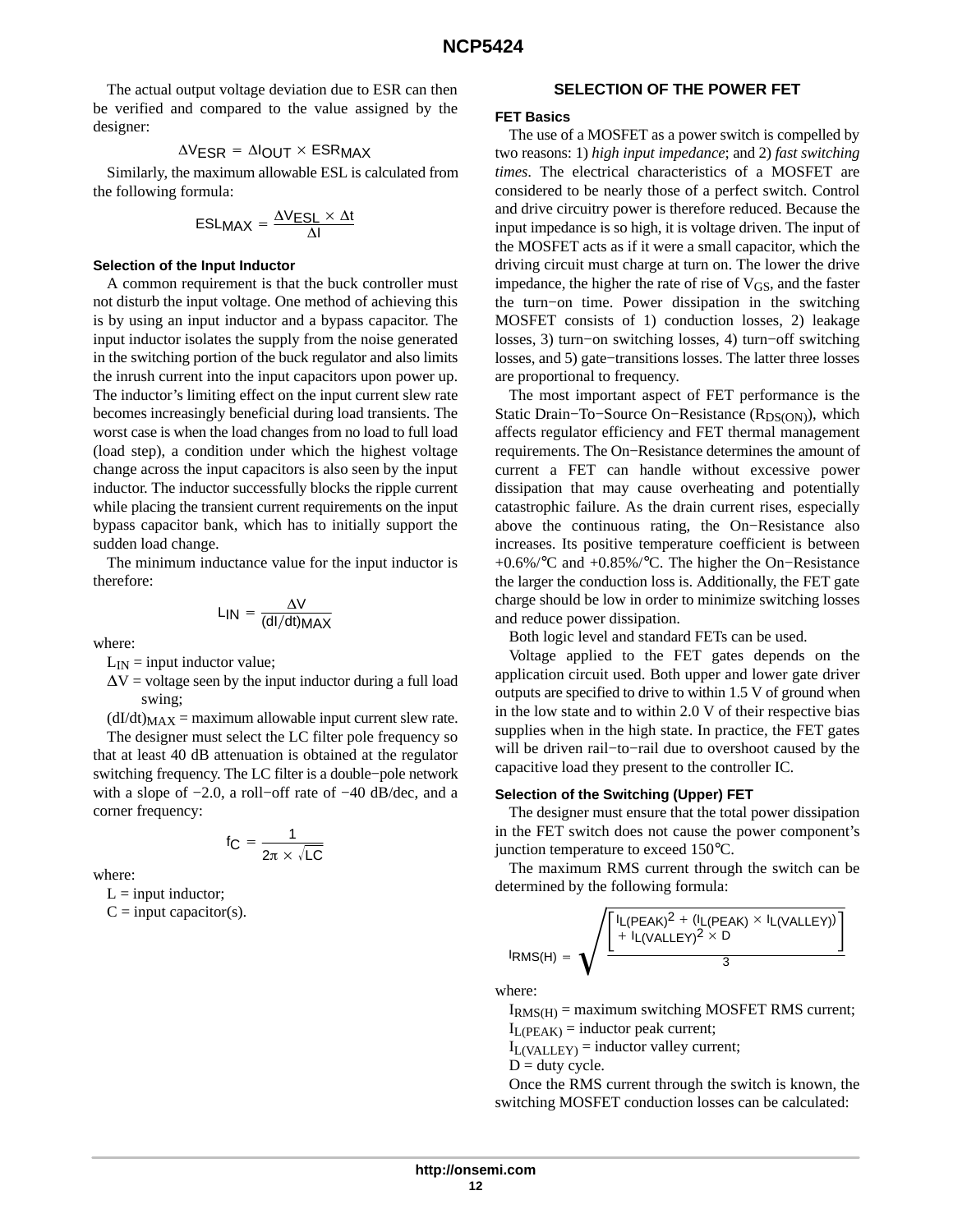# $P$ RMS(H) =  $I$ RMS(H)<sup>2</sup> × RDS(ON)

where:

 $P_{RMS(H)}$  = switching MOSFET conduction losses;

 $I_{RMS(H)} =$  maximum switching MOSFET RMS current;  $R_{DS(ON)} = FET$  drain–to–source on–resistance

The upper MOSFET switching losses are caused during MOSFET switch−on and switch−off and can be determined by using the following formula:

$$
PSWH = PSWH(ON) + PSWH(OFF)
$$

$$
= \frac{V_{IN} \times IOUT \times (tRISE + tFALL)}{6T}
$$

where:

PSWH(ON) = upper MOSFET switch−on losses;

PSWH(OFF) = upper MOSFET switch−off losses;

 $V_{IN}$  = input voltage;

 $I_{\text{OUT}} =$  load current;

 $t_{RISE}$  = MOSFET rise time (from FET manufacturer's switching characteristics performance curve);

$$
t_{FALL} = \text{MOSFET fall time (from FET manufacturer's switching characteristics performance curve);}
$$

 $T = 1/f_{SW} = period.$ The total power dissipation in the switching MOSFET can then be calculated as:

 $PHFET(TOTAL) = PRMS(H) + PSWH(ON) + PSWH(OFF)$ 

where:

PHFET(TOTAL) = total switching (upper) MOSFET losses;

 $P_{RMS(H)} =$  upper MOSFET switch conduction Losses;

P<sub>SWH(ON)</sub> = upper MOSFET switch–on losses;

PSWH(OFF) = upper MOSFET switch−off losses; Once the total power dissipation in the switching FET is known, the maximum FET switch junction temperature can be calculated:

$$
T_J = T_A + [P_{HFET(TOTAL)} \times R_{\theta JA}]
$$

where:

 $T_J$  = FET junction temperature;

 $T_A$  = ambient temperature;

PHFET(TOTAL) = total switching (upper) FET losses;  $R_{HJA}$  = upper FET junction–to–ambient thermal resistance.

#### **Selection of the Synchronous (Lower) FET**

The switch conduction losses for the lower FET can be calculated as follows:

$$
PRMS(L) = IRMS2 \times RDS(ON)
$$

$$
= [IOUT \times \sqrt{(1-D)}]^2 \times RDS(ON)
$$

where:

 $P_{RMS(L)} =$  lower MOSFET conduction losses;

 $I<sub>OUT</sub> = load current;$ 

 $D = Duty$  Cycle;

 $R_{DS(ON)} =$  lower FET drain–to–source on–resistance.

The synchronous MOSFET has no switching losses, except for losses in the internal body diode, because it turns on into near zero voltage conditions. The MOSFET body diode will conduct during the non−overlap time and the resulting power dissipation (neglecting reverse recovery losses) can be calculated as follows:

 $PSWL = VSD \times ILOAD \times non-overlap time \times fSW$ where:

 $P_{SWI}$  = lower FET switching losses;

 $V_{SD}$  = lower FET source–to–drain voltage;

 $I_{LOAD} =$  load current;

Non−overlap time = GATE(L)−to−GATE(H) or GATE(H)−to−GATE(L) delay (from NCP5424 data sheet Electrical Characteristics section);

 $f_{SW}$  = switching frequency.

The total power dissipation in the synchronous (lower) MOSFET can then be calculated as:

$$
P_{LFET(TOTAL)} = P_{RMS(L)} + P_{SWL}
$$

where:

 $P_{LFET(TOTAL)} =$  Synchronous (lower) FET total losses;

 $P_{RMS(L)} =$  Switch Conduction Losses;

 $P_{SWL}$  = Switching losses.

Once the total power dissipation in the synchronous FET is known the maximum FET switch junction temperature can be calculated:

$$
T_J = T_A + [P_{LFET(TOTAL)} \times R_{\theta JA}]
$$

where:

 $T_J = MOSFET$  junction temperature;

 $T_A$  = ambient temperature;

 $P_{LEFT(TOTAL)} = total$  synchronous (lower) FET losses;

 $R_{\text{HJA}}$  = lower FET junction–to–ambient thermal resistance.

#### **Control IC Power Dissipation**

The power dissipation of the IC varies with the MOSFETs used,  $V_{CC}$ , and the NCP5424 operating frequency. The average MOSFET gate charge current typically dominates the control IC power dissipation.

The IC power dissipation is determined by the formula:

 $PCONTROL(IC) = ICC1VCC1 + IBSTVBST + PGATE(H)1$ 

$$
+ PGATE(L)1 + PGATE(H)2 + PGATE(L)2
$$

where:

 $P_{CONTROL(IC)} =$  control IC power dissipation;

 $I_{CC1}$  = IC quiescent supply current;

 $V_{\text{CC1}} = \text{IC supply voltage};$ 

 $P_{GATE(H)}$  = upper MOSFET gate driver (IC) losses;

 $P_{GATE(L)} =$  lower MOSFET gate driver (IC) losses.

The upper (switching) MOSFET gate driver (IC) losses are:

$$
PGATE(H) = QGATE(H) \times fSW \times VBST
$$

where:

 $P_{GATE(H)} =$  upper MOSFET gate driver (IC) losses;

 $Q_{GATE(H)}$  = total upper MOSFET gate charge at  $V_{CC}$ ;  $f_{SW}$  = switching frequency;

The lower (synchronous) MOSFET gate driver (IC) losses are:

$$
PGATE(L) = QGATE(L) \times fSW \times VCC
$$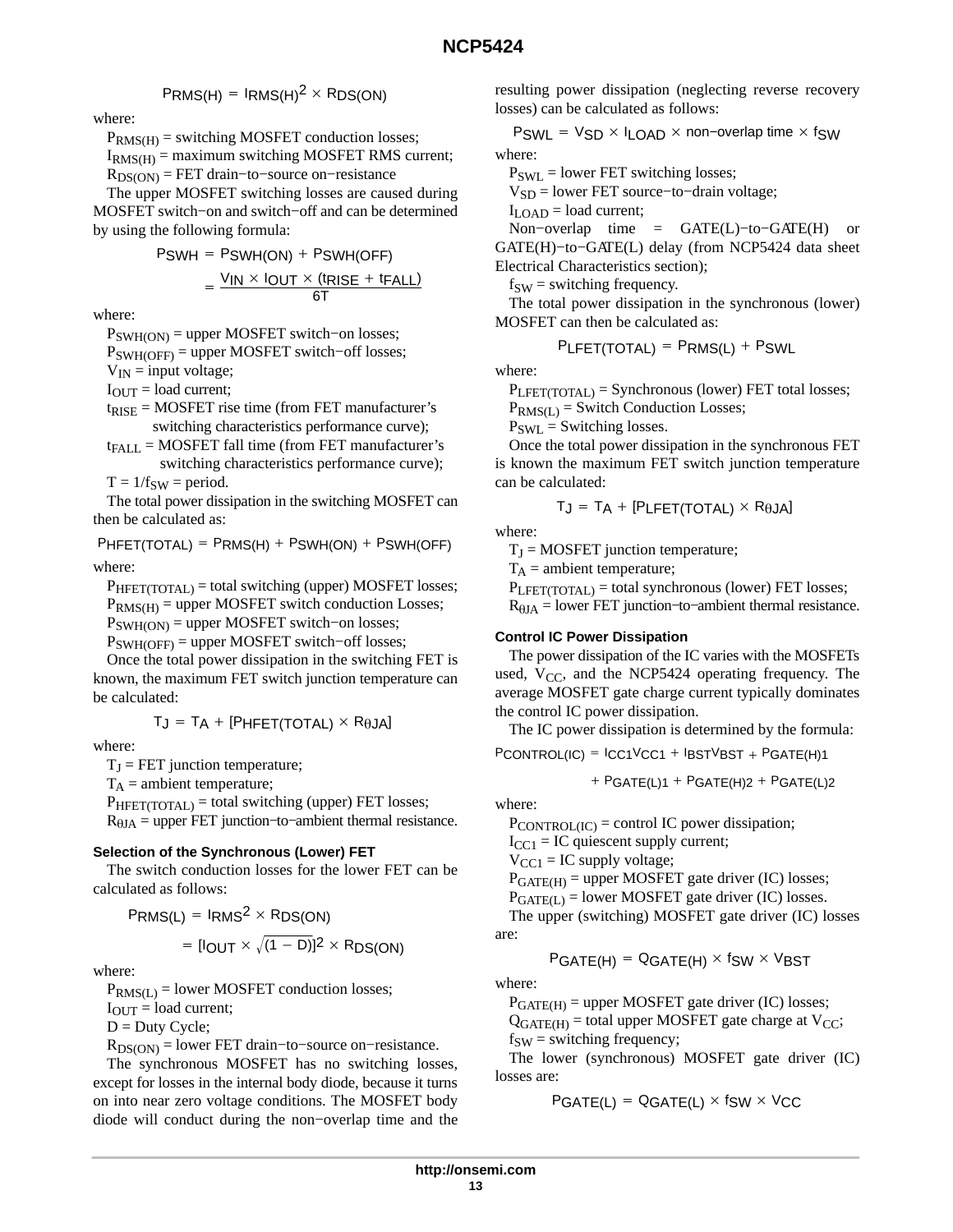where:

 $P_{GATE(L)} =$  lower MOSFET gate driver (IC) losses;

 $Q_{GATE(L)}$  = total lower MOSFET gate charge at  $V_{CC}$ ;  $f_{SW}$  = switching frequency;

The junction temperature of the control IC is primarily a function of the PCB layout, since most of the heat is removed through the traces connected to the pins of the IC.

#### **Selection of the Current Sharing Ratio**

When the two controllers are connected together as a single output two−phase Buck Converter, the two controllers are in a Master−Slave configuration. The Slave controller on the right side of Figure [1](#page-1-0) tries to follow information provided by the Master controller, on the left. The circuit uses inductor current sensing, in which the parasitic resistance (LSR) of the controller's output chokes are used as a current sensing element. On the Slave side (Controller Two), both Error Amplifier inputs are brought to external pins so the reference is available. The RC network in parallel with the output inductor on the Master side (Controller One) generates the reference for the Slave. Current information from the Slave is fed back to the error amplifier's inverting input. In this configuration, the Slave tries to adjust its current to match the current information fed to its reference input from the Master Controller. In Figure [1,](#page-1-0) R1, R2 and C6 are used to generate the Slave's reference. R17 and C14 generate the Slave's inverting input signal. If 50−50 current sharing is needed, then only R2 and C6 are required to generate the reference signal. The values for both sides should be calculated with the following equation.

$$
R = \frac{L}{C6 \cdot RL}
$$

where:

- $L =$  Inductor value, both Controllers should use the same inductor.
- $RL =$  Internal resistance of L, from inductor data sheet.

 $C6 =$  Select a value such that  $R < 15$  k $\Omega$ .

With the RC time constant selected to equal the  $L/R<sub>L</sub>$  time constant, the voltage across the capacitor will be equal to the voltage drop across the internal resistance of the inductor. For proper sharing, the inductors on both sides should be the same.

If a ratio other than 50−50 is needed, the R and C values of the inverting signal filter are calculated using the previous equation. Since the reference signal has to be divided down to the proper ratio, R1 is required. Using the same capacitance value, the following equation is used to calculate the proper values for the reference filter.

$$
R2 = \frac{R1(1 - Ratio)}{Ratio}
$$

where:

 $R1 =$ Chosen Value, 10 k $\Omega$  is recommended.

Ratio = 
$$
\frac{\% \text{ slave}}{\% \text{master}}
$$
, input power ratio

To ensure greater accuracy, the equivalent parallel resistance of R1 and R2 should be greater or equal to the value R17, the resistance value calculated for the inverting signal.

$$
R17 \leq \frac{R1 \cdot R2}{R1 + R2}
$$

 $R17$  = The inverting signal filter resistance.

#### **Current Sharing Errors**

The three main errors in current sharing arise from board layout imbalances, inductor mismatch, and input offsets in the error amplifiers. The first two sources of error can be controlled through careful component selection and good layout practice. With a 4.0 m $\Omega$  inductor, for example, one mV of input offset error will represent .25 A of error. One way to diminish this effect is to use higher resistance inductors but the penalty is higher power losses in the inductors. Fortunately, the input offset of the NCP5424 is low so that this error term is reduced.

#### **Current Sharing Compensation Capacitor Selection**

The NCP5424 is designed for single and dual output applications. Therefore the IC needs two separate compensation capacitors for the dual output designs, which is not desirable for a single output design. With two compensation capacitors, a race condition between the master and slave controllers is created. During start−up or upon leaving Hiccup mode, the Master's Error Amplifier starts charging Comp1. When Comp1 reaches 0.40 V, both controllers begin to regulate the output. The Slave Controller voltage reference is generated externally by the Master's output, while the Master has an internal 1.0 V reference. Since Comp2 does not start charging until Comp1 reaches 0.40 V, the Slave's PWM inverting input is lower than its Vfb−2 input causing a reset of the Slave Controller output driver. Gate(L)2 turns on, sinking current from the output, while the Master's output driver is set turning  $Gate(H)1$  on and sourcing current to the output (since its PWM inverting input is higher than its Vfb1 input). This condition will continue until Comp2's amplitude is equal to Comp1's. During this condition, the output voltage is being shorted to ground through the bottom FET, on the slave side. In hiccup mode, if this shoot−through current is large enough to develop 70 mV across L1, the Controllers will remain in hiccup mode even after the external load or short is removed. To avoid this condition, the Comp2 ramp's rise time is increased to minimize the shoot−through current. The value of the Comp2 capacitor is calculated by the following equations.

$$
RX = R_{L2} + R_{fet}
$$

$$
C13 = \frac{C8}{0.45 \cdot R_{L2}} + 1
$$

$$
C13 = \frac{0.45 \cdot R_{L2}}{(0.07 \cdot 25\%) \cdot R_{X} + 1}
$$

where:

- $C8 = Compl$  capacitor value, 0.22  $\mu$ F is suggested.
- $R_{L2}$  =Inductor parasitic resistance (LSR), see inductor's data sheet.

 $R_{\text{fet}} = R_{DS(on)}$  of the Slave's lower FET, see data sheet.

A good rule of thumb is a 20 to 1 ratio between Comp1 and Comp2. If Soft–Start rise time is not an issue, a 0.22  $\mu$ F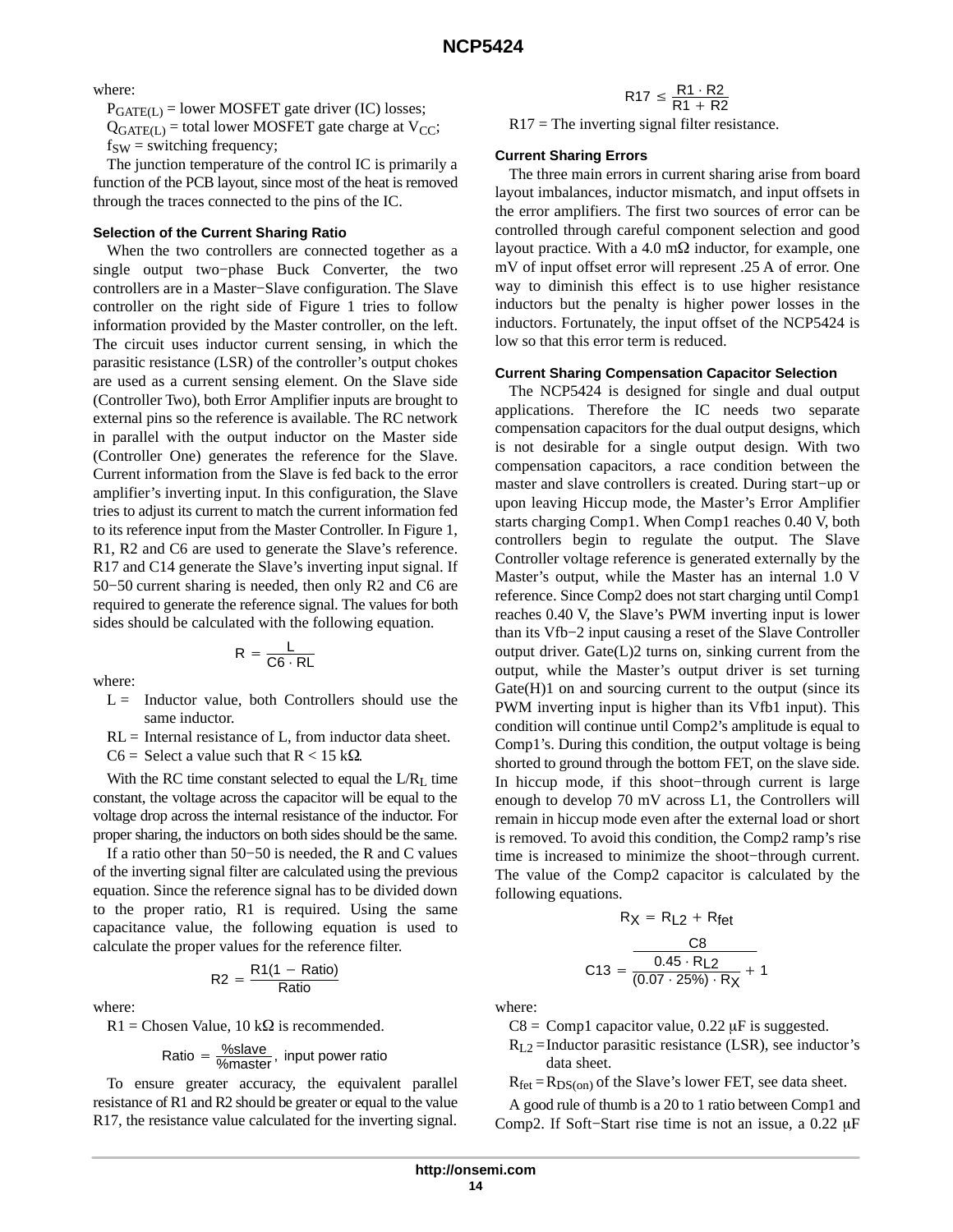capacitor on the Comp1 pin and a  $0.01 \mu$ F capacitor on the Comp2 pin in suggested.

#### **Selecting Current Sharing Current Limit**

In a two−phase single output application, there are two different current limit options. The Master (Controller One) current limit can be set equal to the Slave (Controller Two) which brings both controllers into Hiccup Mode during an overcurrent condition. The second option is to set Slave current limit lower than that of the Master, which limits the Slave's input power when its limit is reached, while the output voltage remains in regulation. Both Master and Slave will go into hiccup mode if the Master's limit is reached. During Cycle−By−Cycle current limit, the Slave's operating frequency will decrease in half, due to pulse skipping, resulting in phase overlap. This overlap will increase the output voltage ripple.

Exceeding 70 mV between the IS+ and IS− pins trips the current limits. A divided down  $V_{\text{out}}$  signal is used to generate the IS− reference, and inductor sensing of the controllers output chokes provide the output current information to IS+X pin. The inductor sensing is achieved by placing a series RC in parallel with the output choke. With the RC time constant selected to equal the L/RL time constant, the voltage across the capacitor will be equal to the voltage drop across the internal resistance of the inductor.

The resistance of the output choke (LSR) must be known to calculate the overcurrent trip point. The voltage drop across the inductor at overcurrent is calculated as follows:

$$
V_L = R_L \cdot I_{out}
$$
 (eq. 1)

where:

 $V_L$  = Voltage drop across the inductor,

 $R_L$  = LSR of the inductor,

 $I_{out}$  = Output current trip point for one phase.

For Hiccup Mode only, both sensing networks should have the identical values.

If the inductor selected has a  $5.0 \text{ m}\Omega$  LSR and the current limit is 10 A through one of the phases, then the analog signal will be 50 mV. Since this value is less than 70 mV, then the IS− divider, R3 and R4 in Figure [1](#page-1-0), must scale down the V<sub>out</sub> by 20 mV, thus placing a 20 mV offset across the IS− and IS+x pin at no load and allowing the Controllers to trip into current limit with only 50 mV across the inductor. In this case, the RC values are calculated using the following equation:

$$
R_{\text{RC}} = \frac{L}{C_{\text{RC}} \cdot R_L}
$$
 (eq. 2)

- $L =$  Inductor value, both Controllers should have the same value.
- $R_L$  = Internal resistance of L, see data sheet.
- $C_{RC}$  = Chosen value, 0.1 µF will make R a reasonable value.

And the IS− divider value can be selected with this equation.

$$
R3 = \left(\frac{V_{\text{out}}}{V_{\text{out}} - V_{\text{OS}}} - 1\right) \cdot R4 \quad (eq. 3)
$$

where:

- $V_{\text{out}}$  = Output regulated voltage.
- $V_{os}$  = Offset voltage, example above was 20 mV.
- $R4 =$  Chosen value, 10 K $\Omega$  is a good choice.

If  $V_{\text{os}}$  is larger than 70 mV, then the current signal from the output chokes must be divided down. For example, if the inductor's LSR is equal to 8.0 m $\Omega$  and the current limit is 15 A, then the current signal is 120 mV, which is almost twice the comparator's offset (70 mV). This signal can be divided down by adding a resistor (R1) in parallel with the capacitor (C6) in the inductor sensing network, see Figure [1](#page-1-0). The divider R1 and R2 can be set to equal value to divide the current signal in half and equation (3) should be used to select the proper voltage divider. Notice that the divider R1 and R2, divides down the voltage applied to the capacitor  $C_{RC}$  by a factor of 2. This divides the voltage across the output inductor's LSR by a factor of two and results in twice the current limit. This scaling technique is another way the current limit may be set so that virtually any current limit may be obtained.

To ensure accuracy, the equivalent parallel resistance of R1 and R2 should be greater or equal to the value  $R_{RC}$ , the resistance value calculated from equation (2). If Hiccup Mode is used, then both sensing network values must be equal.

If Cycle−by−Cycle is desired, then equation (1), (2) and (3) should be used to select the Slave's inductor sensing network for the desired current limit and equation (4) should be used to raise the Master's current limit, Hiccup Mode, above the Slave's limit.

$$
R2 = \frac{R1(1 - Ratio)}{Ratio}
$$
 (eq. 4)

where:

 $R1 =$  Chosen value, 10 K $\Omega$  is recommended,

Ratio =  $\frac{I_{\text{Slave.limit}}}{I_{\text{master.limit}}}$ , Master's and Slave's current limit ratio.

To ensure greater accuracy, the equivalent parallel resistance of R1 and R2 should be greater or equal to the value  $R_{RC}$ , value calculated from equation (2).

$$
R_{\text{RC}} \leq \frac{R1 \cdot R2}{R1 + R2} \qquad \qquad \text{(eq. 5)}
$$

# **Current Sensing**

The current supplied to the load can be sensed easily using the IS+ and IS− pins for the output. These pins sense a voltage, proportional to the output current, and compare it to a fixed internal voltage threshold. When the differential voltage exceeds 70 mV, the internal overcurrent protection system goes into hiccup mode. Two methods for sensing the current are available.

**Sense Resistor.** A sense resistor can be added in series with the inductor. When the voltage drop across the sense resistor exceeds the internal voltage threshold of 70 mV, a fault condition is set.

The sense resistor is selected according to: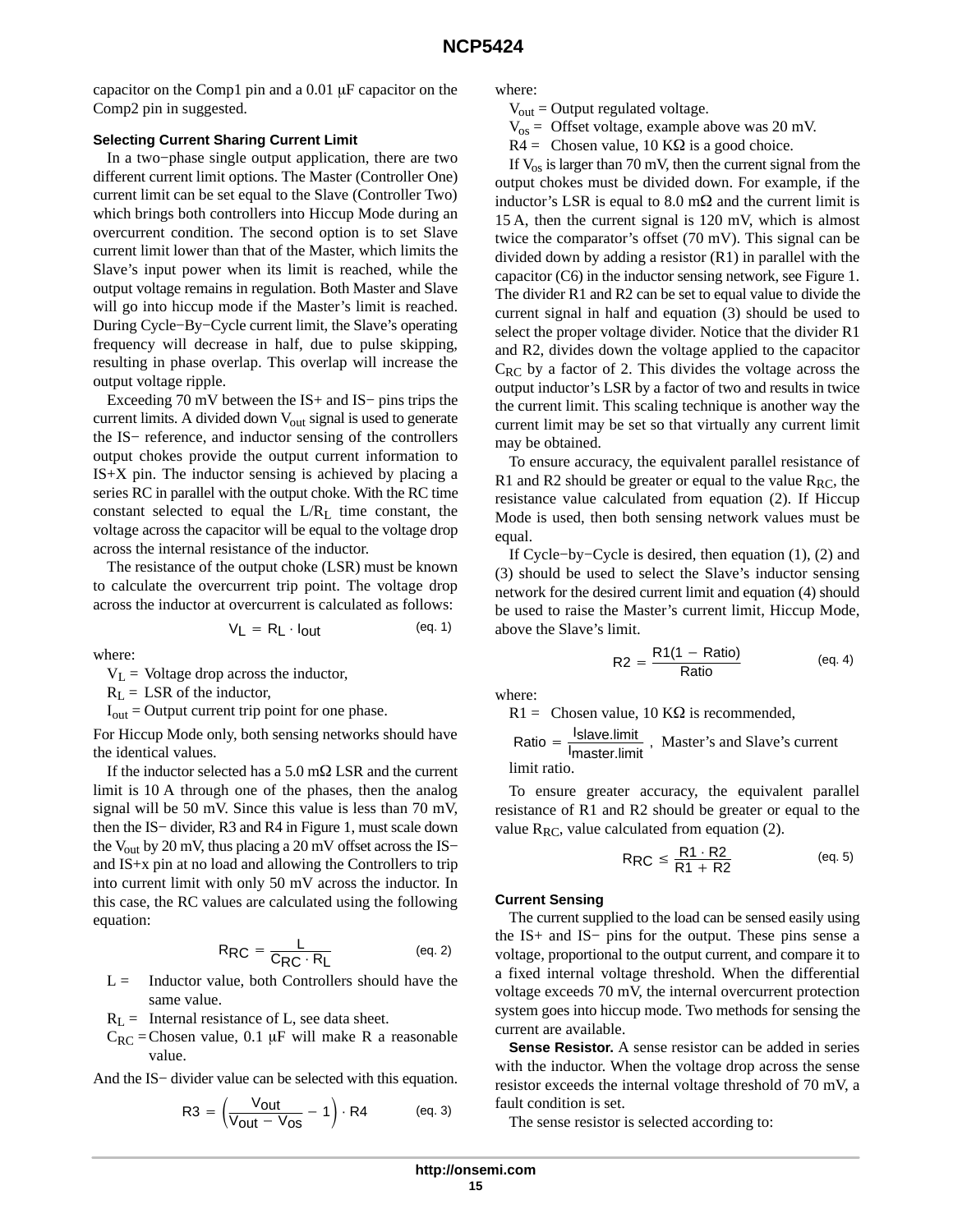# $\mathsf{RSENSE} = \frac{\mathsf{0.070\ V}}{\mathsf{I}\mathsf{L}\mathsf{IMIT}}$

In a high current supply, the sense resistor will be a very low value, typically less than  $10 \text{ m}\Omega$ . Such a resistor can be either a discrete component or a PCB trace. The resistance value of a discrete component can be more precise than a PCB trace, but the cost is also greater.

Setting the current limit using an external sense resistor is very precise because all the values can be designed to specific tolerances. However, the disadvantage of using a sense resistor is its additional constant power loss and heat generation.

**Inductor ESR.** Another means of sensing current is to use the intrinsic resistance of the inductor. A model of an inductor reveals that the windings of an inductor have an effective series resistance (ESR).

The voltage drop across the inductor ESR can be measured with a simple parallel circuit: an RC integrator. If the value of  $R_{S1}$  and C are chosen such that:

$$
\frac{L}{ESR} = R_{S1}C
$$

then the voltage measured across the capacitor C will be:

$$
V_C = ESR \times I_{LIM}
$$

**Selecting Components.** Select the capacitor C first. A value of 0.1  $\mu$ F is recommended. The value of R<sub>S1</sub> can be selected according to:

$$
R_{S1} = \frac{1}{ESR \times C}
$$

Typical values for inductor ESR range in the low m; consult manufacturer's datasheet for specific details.

Selection of components at these values will result in a current limit of:



**Figure 9. Inductor ESR Current Sensing**

Given an ESR value of  $3.5 \text{ mA}$ , the current limit becomes 20 A. If an increased current limit is required, a resistor divider can be added.

The advantages of setting the current limit by using the winding resistance of the inductor are that efficiency is maximized and heat generation is minimized. The tolerance of the inductor ESR must be factored into the design of the

current limit. Finally, one or two more components are required for this approach than with resistor sensing.

#### **Adding External Slope Compensation**

Today's voltage regulators are expected to meet very stringent load transient requirements. One of the key factors in achieving tight dynamic voltage regulation is low ESR. Low ESR at the regulator output results in low output voltage ripple. The consequence is, however, that very little voltage ramp exists at the control IC feedback pin  $(V_{FB})$ , resulting in increased regulator sensitivity to noise and the potential for loop instability. In applications where the internal slope compensation is insufficient, the performance of the NCP5424−based regulator can be improved through the addition of a fixed amount of external slope compensation at the output of the PWM Error Amplifier (the COMP pin) during the regulator off−time. Referring to Figure [8](#page-9-0), the amount of voltage ramp at the COMP pin is dependent on the gate voltage of the lower (synchronous) FET and the value of resistor divider formed by R1and R2.

$$
\text{VSLOPECOMP} = \text{VGATE(L)} \times \left(\frac{R2}{R1 + R2}\right) \times (1 - e^{\frac{-t}{T}})
$$

where:

VSLOPECOMP = amount of slope added;

 $V_{GATE(L)} =$  lower MOSFET gate voltage;

 $R1, R2$  = voltage divider resistors;

 $t = t_{ON}$  or  $t_{OFF}$  (switch off–time);

 $\tau = RC$  constant determined by C1 and the parallel combination of R1, R2 neglecting the low driver output impedance.



**Proper Voltage Ramp at the Beginning of Each On−Time Cycle**

The artificial voltage ramp created by the slope compensation scheme results in improved control loop stability provided that the RC filter time constant is smaller than the off−time cycle duration (time during which the lower MOSFET is conducting). It is important that the series combination of R1 and R2 is high enough in resistance to avoid loading the GATE(L) pin. Also, C1 should be very small (less than a few nF) to avoid heating the part.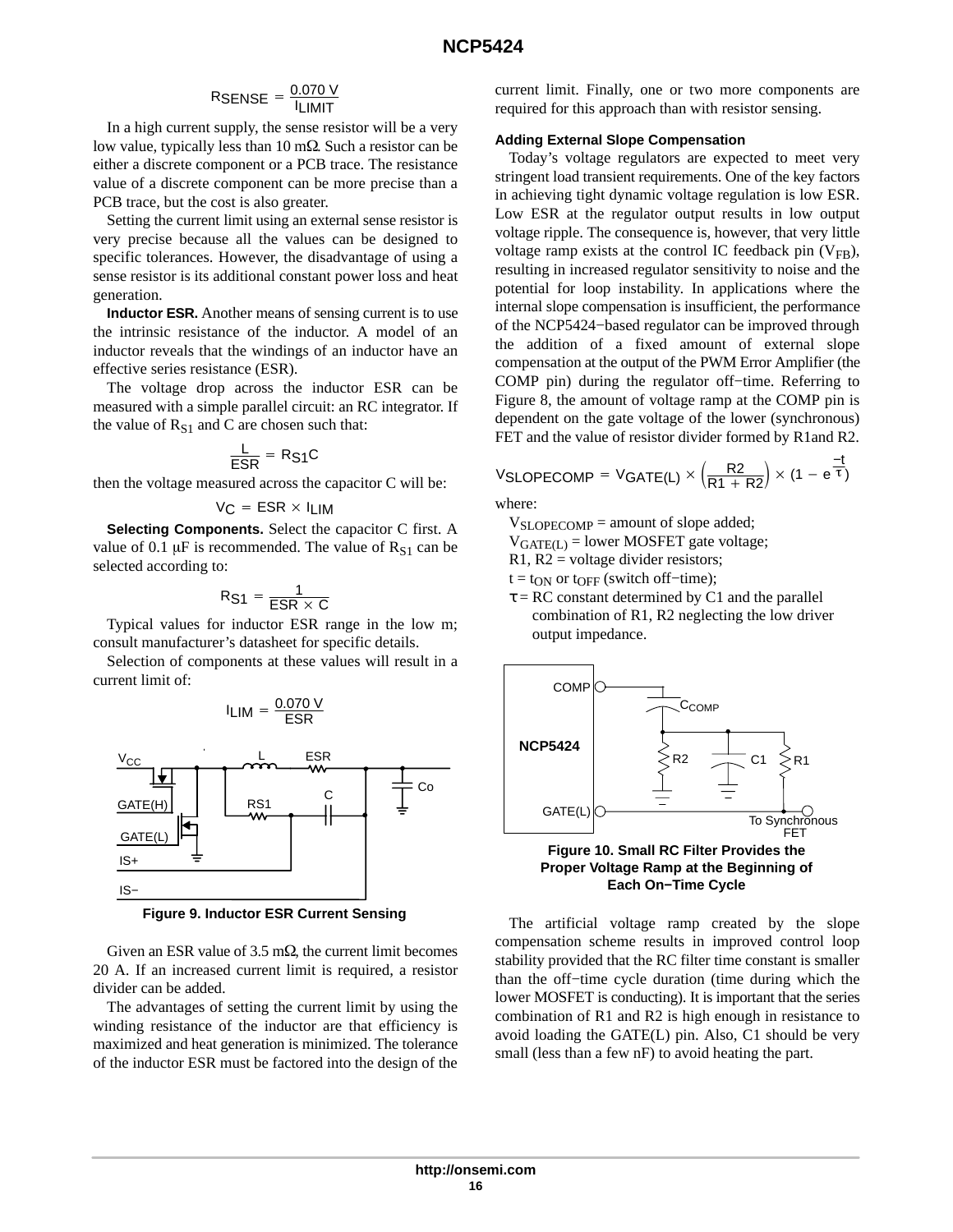# **EMI MANAGEMENT**

As a consequence of large currents being turned on and off at high frequency, switching regulators generate noise as a consequence of their normal operation. When designing for compliance with EMI/EMC regulations, additional components may be added to reduce noise emissions. These components are not required for regulator operation and experimental results may allow them to be eliminated. The input filter inductor may not be required because bulk filter and bypass capacitors, as well as other loads located on the board will tend to reduce regulator di/dt effects on the circuit board and input power supply. Placement of the power component to minimize routing distance will also help to reduce emissions.

#### **LAYOUT GUIDELINES**

When laying out the CPU buck regulator on a printed circuit board, the following checklist should be used to ensure proper operation of the NCP5424.

- 1. Rapid changes in voltage across parasitic capacitors and abrupt changes in current in parasitic inductors are major concerns for a good layout.
- 2. Keep high currents out of sensitive ground connections.
- 3. Avoid ground loops as they pick up noise. Use star or single point grounding.
- 4. For high power buck regulators on double−sided PCB's a single ground plane (usually the bottom) is recommended.
- 5. Even though double sided PCB's are usually sufficient for a good layout, four−layer PCB's are the optimum approach to reducing susceptibility to

noise. Use the two internal layers as the power and GND planes, the top layer for power connections and component vias, and the bottom layers for the noise sensitive traces.

- 6. Keep the inductor switching node small by placing the output inductor, switching and synchronous FETs close together.
- 7. The MOSFET gate traces to the IC must be short, straight, and wide as possible.
- 8. Use fewer, but larger output capacitors, keep the capacitors clustered, and use multiple layer traces with heavy copper to keep the parasitic resistance low.
- 9. Place the switching MOSFET as close to the input capacitors as possible.
- 10. Place the output capacitors as close to the load as possible.
- 11. Place the COMP capacitor as close as possible to the COMP pin.
- 12. Connect the filter components of the following pins: ROSC, VFB, VOUT, and COMP to the GND pin with a single trace, and connect this local GND trace to the output capacitor GND.
- 13. Place the  $V_{CC}$  bypass capacitors as close as possible to the IC.
- 14. Place the  $R<sub>OSC</sub>$  resistor as close as possible to the R<sub>OSC</sub> pin.
- 15. Include provisions for 100−100pF capacitor across each resistor of the feedback network to improve noise immunity and add COMP.
- 16. Assign the output with lower duty cycle to channel 2, which has better noise immunity.